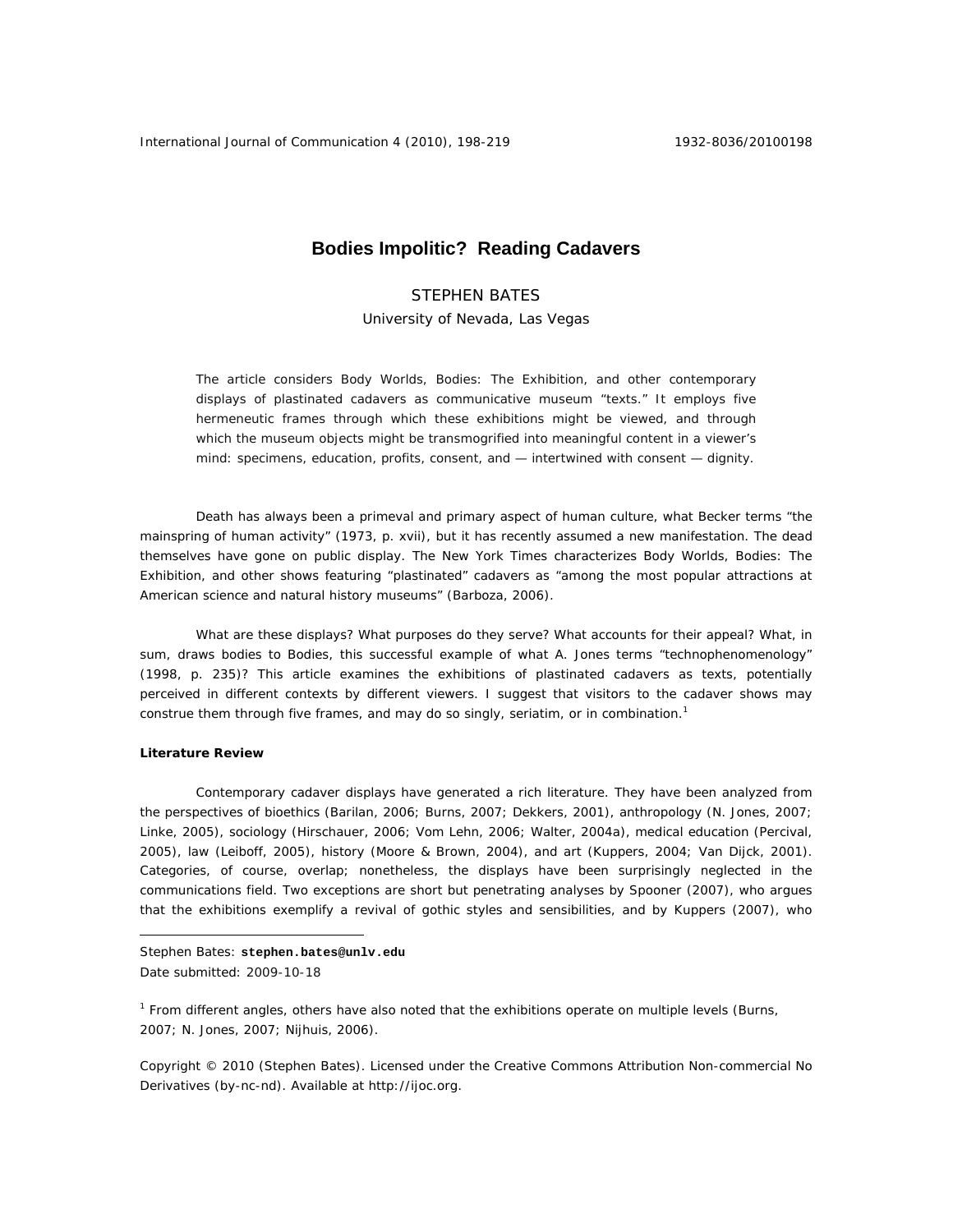likens the *Body Worlds* figures to Borges' tale of a map as large as the kingdom it represents. This article seeks to fill the gap, examining the communicative aspects of the cadaver exhibitions.

The complexity of the viewer's interaction with museum or other exhibition displays is widely acknowledged (Durrans, 1992).<sup>2</sup> P. Jones observes, "[M]useums necessarily decontextualize and then recontextualize their contents, thereby radically altering the matrices through which meanings may be projected, discerned, constructed" (1992, p. 911). Meaning does not inhere in objects; it is constructed in the onlooker's mind (M. Jones, 2004). Aptly, Garoian borrows Maurice Merleau-Ponty's notion of "enfleshment" and notes, "The ontology of enfleshment occurs in the chiasm, the intersection where the viewer's subjective knowledge and experience intertwines with the objectified artifacts in the museum" (2001, p. 240). *Body Worlds* and the other exhibitions display cadavers whose flesh has been removed. "Enfleshment" occurs when viewers, with their varied preconceptions and perspectives, gaze upon the fleshless cadavers and construe them in particular ways. Bodies study bodies. In a sense, (onlooker) bodies create (object) bodies — and not necessarily in ways that the exhibitors intended.

### *History*

 $\overline{a}$ 

Gunther von Hagens, who developed the plastination process, launched the first exhibition of preserved cadavers in 1997 (Kriz, 2007; von Hagens, 1982). According to von Hagens, *Body Worlds* and his other shows have attracted nearly 25 million visitors (*Body Worlds,* n.d.[b]). Competitors have arisen, most notably *Bodies: The Exhibition.* By one count, 11 exhibitors have displayed plastinated cadavers in the past few years (Working, 2005).

Since long before plastination, of course, people have wanted to see dead bodies. They have sought to learn, to venerate, to gawk, to mock. From the 16th century to the 19th, many dissections took place in public. Some European "anatomy theatres" would charge admission and, testimony to the mix of education and entertainment, would feature a musical performance as well as a dissection (Ferrari, 1987). Bodies and body parts of saints and other eminences of the Catholic Church have been displayed since the second century (Rufus, 1999). The practice of displaying the corpses of esteemed royalty and heads of state dates back to Henry II in 1189 (Quigley, 1996). The train carrying the body of Abraham Lincoln stopped in many cities en route to Springfield, Illinois, so that grieving Americans could pay tribute (Laderman, 1996); the bodies of Ho Chi Minh, Mao, and most famously Lenin are still displayed (Quigley, 1996). The Paris Morgue was open to the public from dawn to dusk seven days a week between 1805 and 1907. Families, children included, came to look through a window at newly discovered, unidentified cadavers (Schwartz, 1998). For millennia, in addition, governments displayed bodies and body parts of the executed, as an element of the penalty (Quigley, 1996). This postmortem mortification could even come long after death: At the outset of the Restoration of the Stuart Dynasty in 1660, two years after Oliver Cromwell had died, his cadaver was disinterred and hanged. Afterward, his head was impaled on a spike atop Westminster Hall, where it remained for years (Abbott, 1991). Republican troops during the

<sup>2</sup> Though not all cadaver exhibitions are in literal museum spaces — *Bodies: The Exhibition* left the Tropicana Hotel and Casino for a 10-year contract with the Luxor Hotel and Casino — all of them seek to evoke the museum atmosphere of education and contemplation, so I will treat them as museums.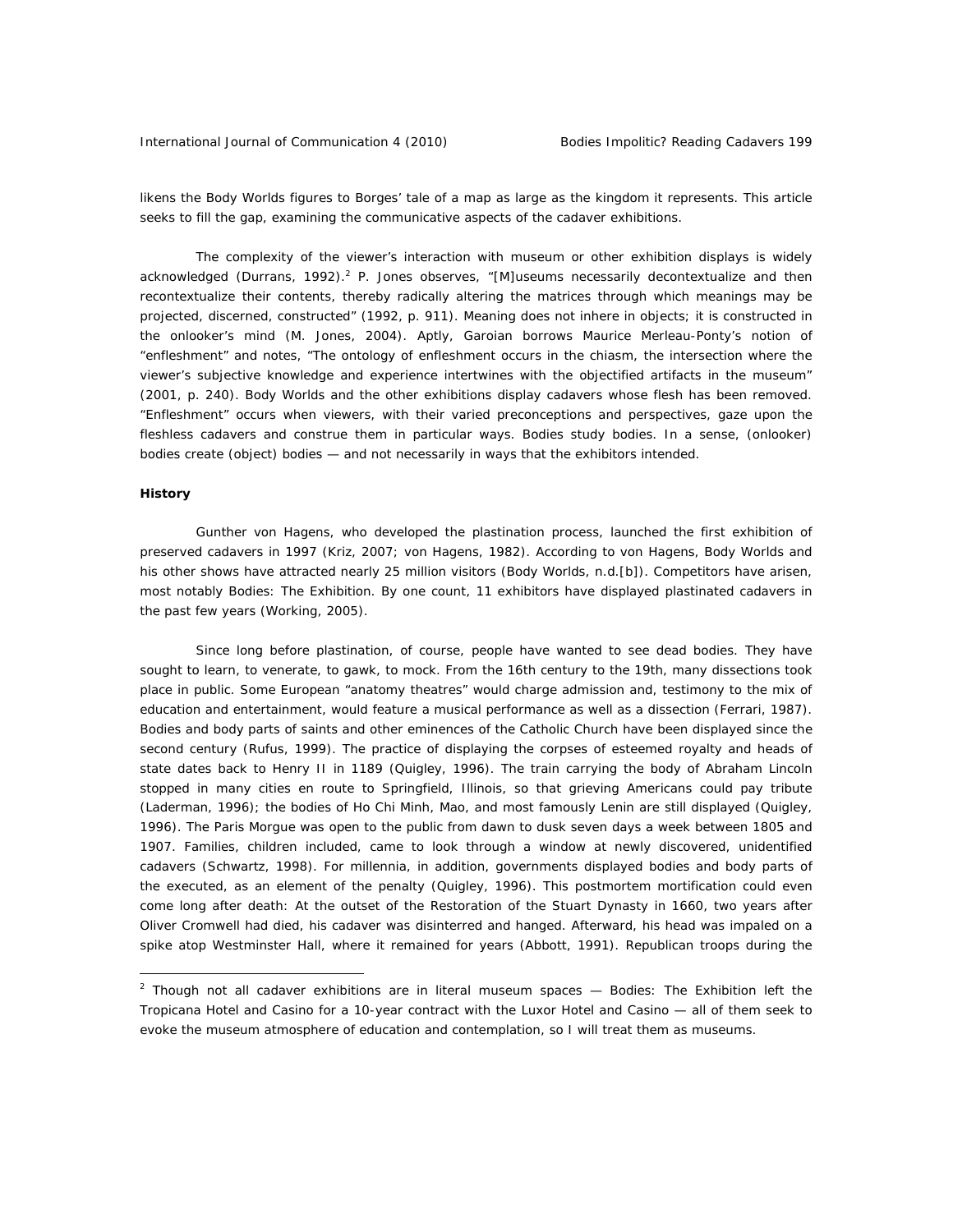Spanish Civil War, similarly, disinterred and displayed the remains of nuns as a means of demoralizing the citizenry (Barley, 1997). The utilitarian philosopher Jeremy Bentham believed that preserved cadavers, which he termed "auto-icons," could serve as statuary. Pursuant to his will, his cadaver is on display at University College, London (Richardson & Hurwitz, 1987). Finally, dime museums, sideshows, carnivals, and the like often displayed mummies, skeletons, and other human remains; some still do so (Adams, 2001; Mauriés, 2002; Poignant, 2004; Sappol, 2002).

#### *Frame 1: Specimens*

 $\overline{a}$ 

Walter (2004b) suggests two distinctions with regard to biological specimens: wet/dry and stable/unstable. Untreated cadavers are wet and unstable. They provoke, Quigley (1996, p. 15) notes, "a natural revulsion" and are unlikely to attract tour buses. Embalmers ordinarily shield us from the most unsettling views. The wet, unstable specimen for a time appears dry, stable, and lifelike. Geography plays a role as well: the corpse is transferred from the place where life ceased to a place where life never exists—a coffin in a funeral home. We see a well-dressed person lying down, eyes closed, hands clasped, hair clean and brushed. The sight conveys several messages: waiting (hands) for an important event (clothes, grooming), but at the same time sleeping (eyes, horizontal posture), in comfort (cushions, serene features).

Plastinated cadavers are likewise dry and stable, as liquid extracted from their tissue has been replaced with polymer.<sup>3</sup> Most plastinated figures lack clothing, skin, and hair. Moreover, they are sliced open to reveal, variously, muscles, organs, bones, arteries, and nerves. The bodies are as odorless and inoffensive as plastic. A plastinated cadaver is, in fact, 70% plastic (von Hagens, 2007). The faces are clean, dry, and symmetrical. Their expressions are thoughtful and composed (not decomposed), and their features indistinct and unidentifiable. This is a byproduct of plastination (Institute for Plastination, n.d.[a]). The plastinated figures have open eyes, albeit glass ones. In these respects, the specimens represent a mode of death that viewers accustomed to embalmed bodies have never seen. They are unfamiliar death-texts.<sup>4</sup> They are unfamiliar life-texts as well. For Foucault, "The body is the inscribed surface of events (traced by language and dissolved by ideas), the locus of a disassociated Self (adopting the illusion of a substantial unity), and a volume in perpetual disintegration" (qtd. in A. Jones, 1998, p. 12). These bodies bear no inscription of events, house no Self, and are no longer disintegrating.

<sup>&</sup>lt;sup>3</sup> The shows feature many body parts and systems alongside the full-figure cadavers. Here, I focus on the full bodies.

<sup>&</sup>lt;sup>4</sup> The plastinated figures bear even less resemblance to the death-texts with which many museum-goers are familiar, mummies, which reveal nothing of the body beneath the shroud.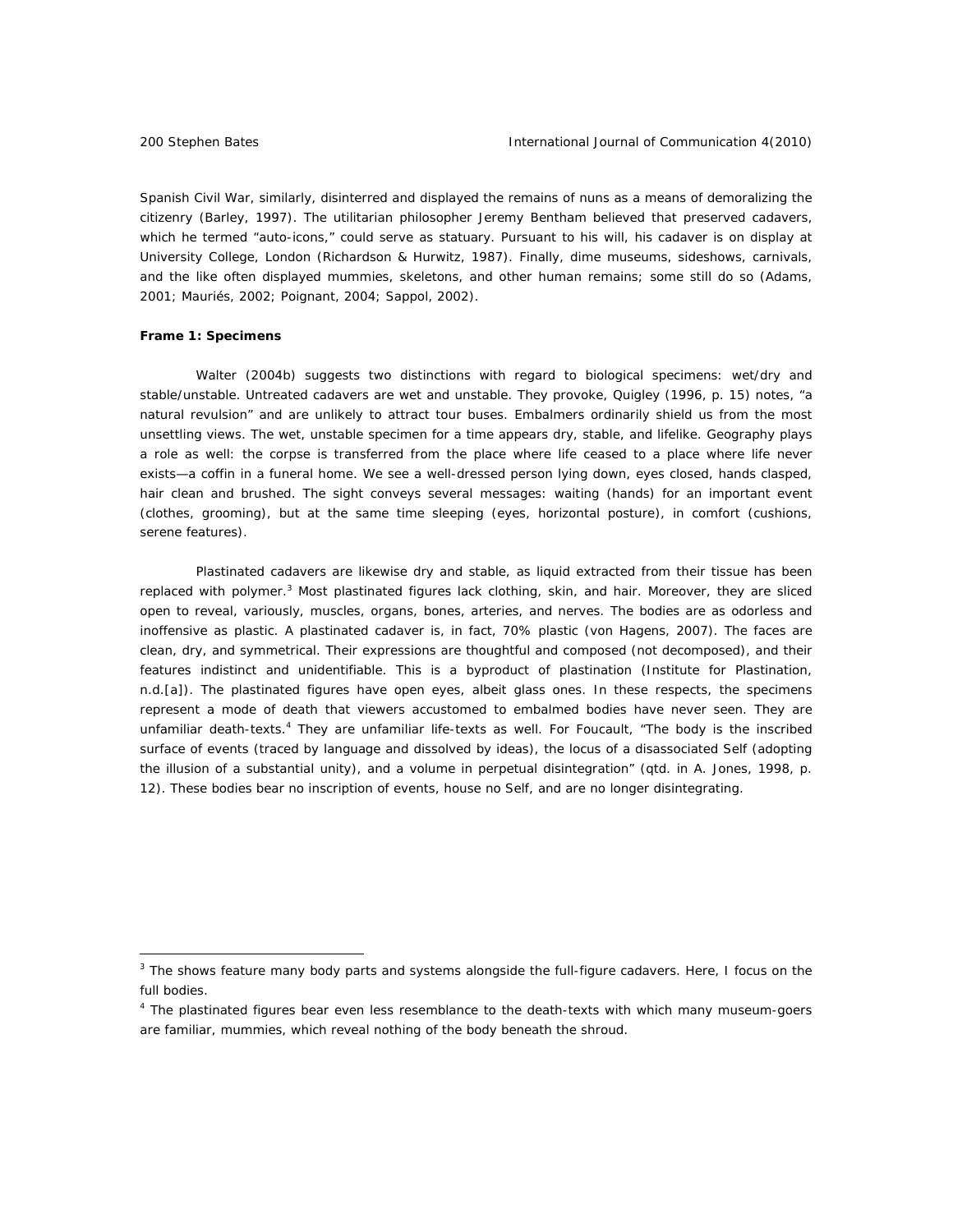International Journal of Communication 4 (2010) Bodies Impolitic? Reading Cadavers 201



 *Gunther von Hagens and one of his plastinated figures.*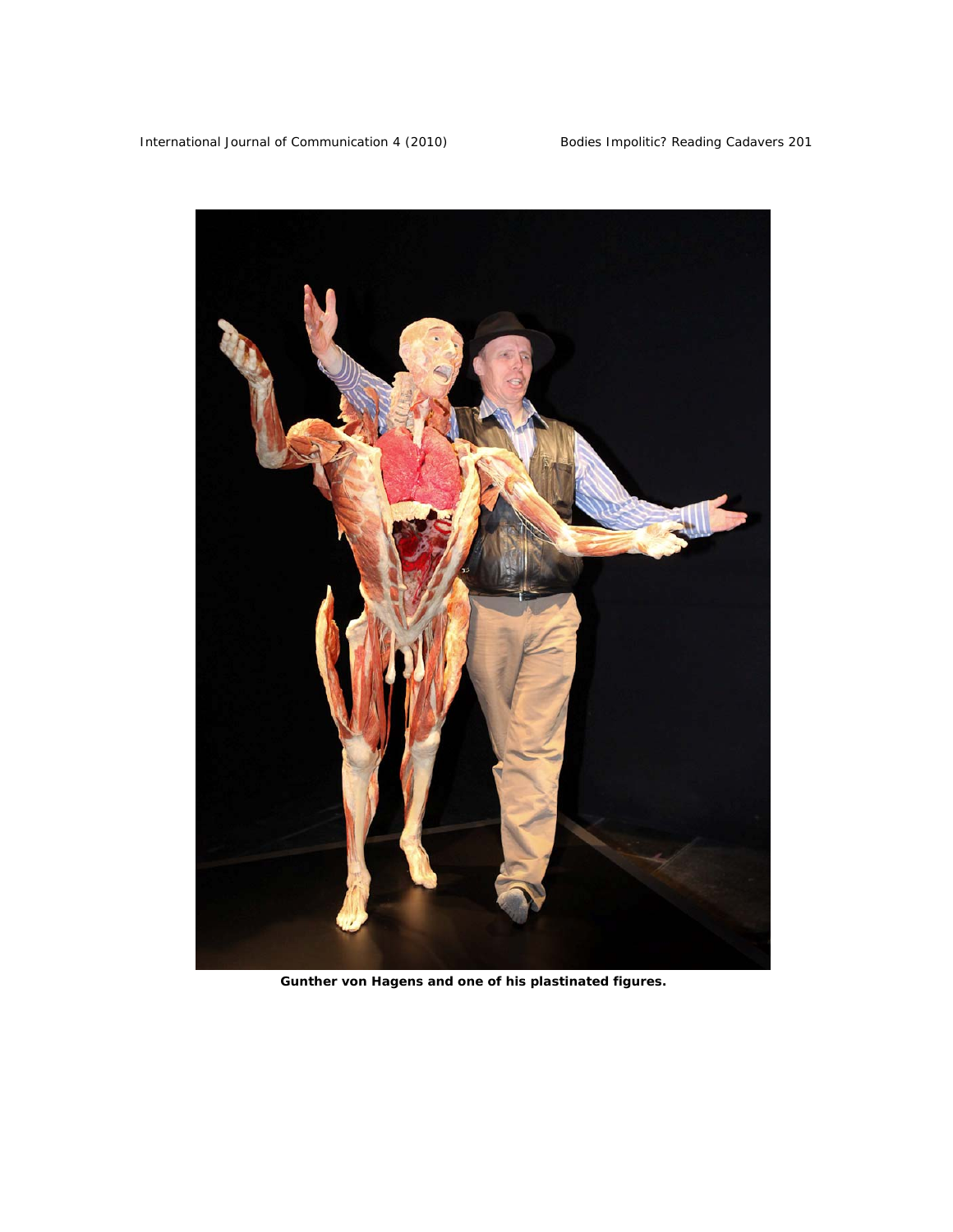Nearly all of the figures stand upright. The posture proved a source of contention at the outset. When von Hagens first agreed to display plastinated cadavers, at the National Science Museum in Tokyo, he and museum officials argued over whether the figures should be horizontal, as if on dissection tables, or vertical, as if alive. Von Hagens (2007, p. 34) finally prevailed: the display featured lifelike poses, what he terms "living anatomy." Moreover, von Hagens' and the other exhibitors' plastinated figures are not simply upright in the inert posture of hanging museum skeletons; they are *in media res* — digging with a shovel, conducting with a baton, dribbling a basketball, hurling a javelin, riding a horse. Moore and Brown write that such displays embody "a conception of personhood as willful agent, making choices that muscles, especially, translate into action" (2004, p. 11). Yet the resulting narratives are artificial. The chess player may never have played chess. The true narratives — most basically, name and cause of death — are nowhere to be found.

The figures also strike a contrast with the live bodies in performance or body art. Such art is oftentimes meant to discomfort the viewer. Many works feature blood, semen, or other bodily fluids. Not the plastinates: They are devoid of fluid and exhibited in such a way as to minimize the onlooker's distress. The irony is considerable — the life of performance art is typically more upsetting than the death of the cadaver exhibits. Performance art can extend beyond life, too. Consider Bob Flanagan's plans for a posthumous work, *The Viewing,* which would place a video camera in Flanagan's casket and a monitor in a gallery, where visitors could view the decay of his remains (A. Jones, 1998).

All in all, the plastinated figures, with their dry stability, look more like mannequins than cadavers. That raises the question: To the extent that the use of actual cadavers is controversial, why do the museums (and museum-like spaces) not use facsimiles? From the 16th through 19th centuries, when medical students vastly outnumbered the cadavers available for dissection, European artists collaborated with anatomists to produce wax replicas of extraordinary realism (Gonzalez-Crussi, 1995). A museum of anatomical wax models in Philadelphia attracted George Washington during a break from the Constitutional Convention (Sellers, 1976). The plastinate exhibitors advance various arguments for the superiority of actual cadavers. The Web sites of *Body Worlds* (n.d.[b]) and *Bodies: The Exhibition* (n.d.) maintain that models cannot convey how human bodies differ, a dubious proposition — an exhibition with twenty different plastinated figures could have twenty different wax figures instead. *Bodies: The Exhibition* (2006, p. 5) further argues that models "idealize the body" and thereby misrepresent it — again, a dubious proposition; abnormality as well as normality can be replicated in wax or other media.

The strongest argument is that, in the words of *Body Worlds,* "[v]isitors are drawn to real specimens in a way that plastic models cannot replicate" (n.d.[b]). During a von Hagens exhibition in 1997-1998, patrons were asked if "deceptively genuine plastic models and vivid computer images would have had a similar effect" on them. According to Lantermann, a majority, 53%, chose the answer "no, definitely not" (2007, p. 211). Museum patrons pay less attention to objects, including mummies, that they know to be fake (Wieczorkiewicz, 2005). Von Hagens echoes Walter Benjamin when he talks of "[t]he longing for the authentic in a time of practically unlimited reproducibility" (Biskup, 2005, p. 220). This particular longing, of course, owes something to the transgressive nature of the displays. The cadaver exhibitions provide the thrill of toying with humanity's ultimate fear, death, yet of doing so with death made family-friendly, denuded of its odors, excretions, and horrors (Spooner, 2007). Too much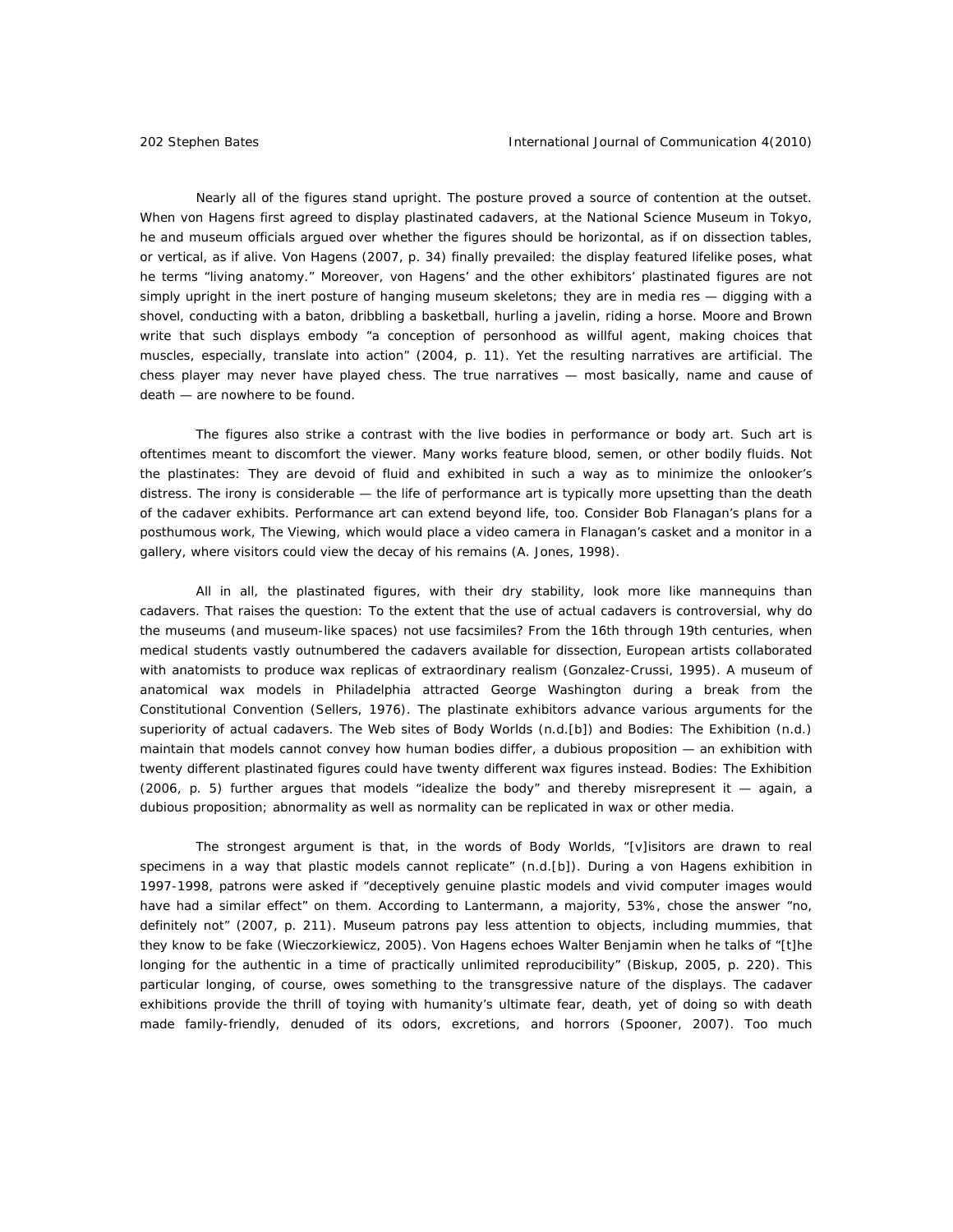authenticity  $-$  rotting flesh  $-$  would keep people away, and so would too little authenticity  $$ mannequins. Like roller coasters with seatbelts, the specimens in cadaver exhibitions strike a balance.

#### *Frame 2: Education*

The shows frame themselves as educational and scientific. *Bodies: The Exhibition,* according to its sponsors, "was designed with . . . one important purpose in mind: education" (*Bodies: The Exhibition,*  2006, p. 5). Von Hagens says that *Body Worlds* seeks to "democratize anatomy" (Edgers, 2006) by revealing information previously monopolized by medical professionals. *Bodies* docents wear white coats, implying medical expertise. The result privileges science over, for example, art; museum docents typically wear blazers or other distinctive but non-medical garb.

Do the exhibitions succeed in their purported educational missions? In surveys of *Body Worlds*  patrons between 1996 and 2006, 88% said that they had learned about the human body (Whalley, 2007). Of Americans who had visited one of the cadaver exhibitions, according to another study, roughly half said that the experience inspired them to adopt healthier habits (TNS Emnid, 2005). Vom Lehn (2006) studied *Body Worlds* visitors and found little of the clinical detachment that characterizes medical students. Instead, viewers identify with the bodies and point to knees, lungs, vertebrae, or other sites of pain or disease in themselves or relatives. The result is more personalized and probably more effective, educationally, than attending an anatomy lecture or reading a book.

Some evidence indicates that onlookers learn about death as well as life. *Body Worlds* surveyed patrons at its exhibition sites; between one-third and two-thirds said that the experience made them "[m]ore thoughtful about life and death" (Institute for Plastination, n.d.[a], p. 20). According to Hillebrands (2005), patrons come to understand death as a part of the natural cycle. Viewers pass through the shock of the displays' liminality, he argues, to arrive at a sort of Kubler-Ross final stage of acceptance:

In viewing the plastinates we oscillate between the fascinated staring of our dominant analytical understanding, and our personal shock in the face of the suggestive borderline experience of the deceased body, which makes it clear that a true and fulfilled life can be achieved only if death is included in it. (p. 143)

Kriz (2007) advances a more ambitious argument. In his view, the exhibitions vanquish our unnatural and unhealthy fear of death, or at least our fear of the dead: visitors to the exhibition "had overcome the taboos that surround human corpses" (p. 6). This surely goes too far, given the dry and stable, mannequin-like nature of the plastinates. The exhibitions, in truth, downplay death. Von Hagens rejected the skin of one corpse as too pale and deathly (Rathgeb, 2005). A few specimens illustrate the consequences of unhealthy behavior (tobacco-blackened lung tissue, a cirrhotic liver), but almost none of the bodies or body parts indicates a cause of death.

Von Hagens candidly acknowledges that education is not the sole appeal of his shows. Echoing Barnum, he asks, "What's wrong with sensationalism?" (Bohannon, 2003). The most *outré* of the exhibitors, he has talked of displaying a couple having sex; a man crucified; a new and improved human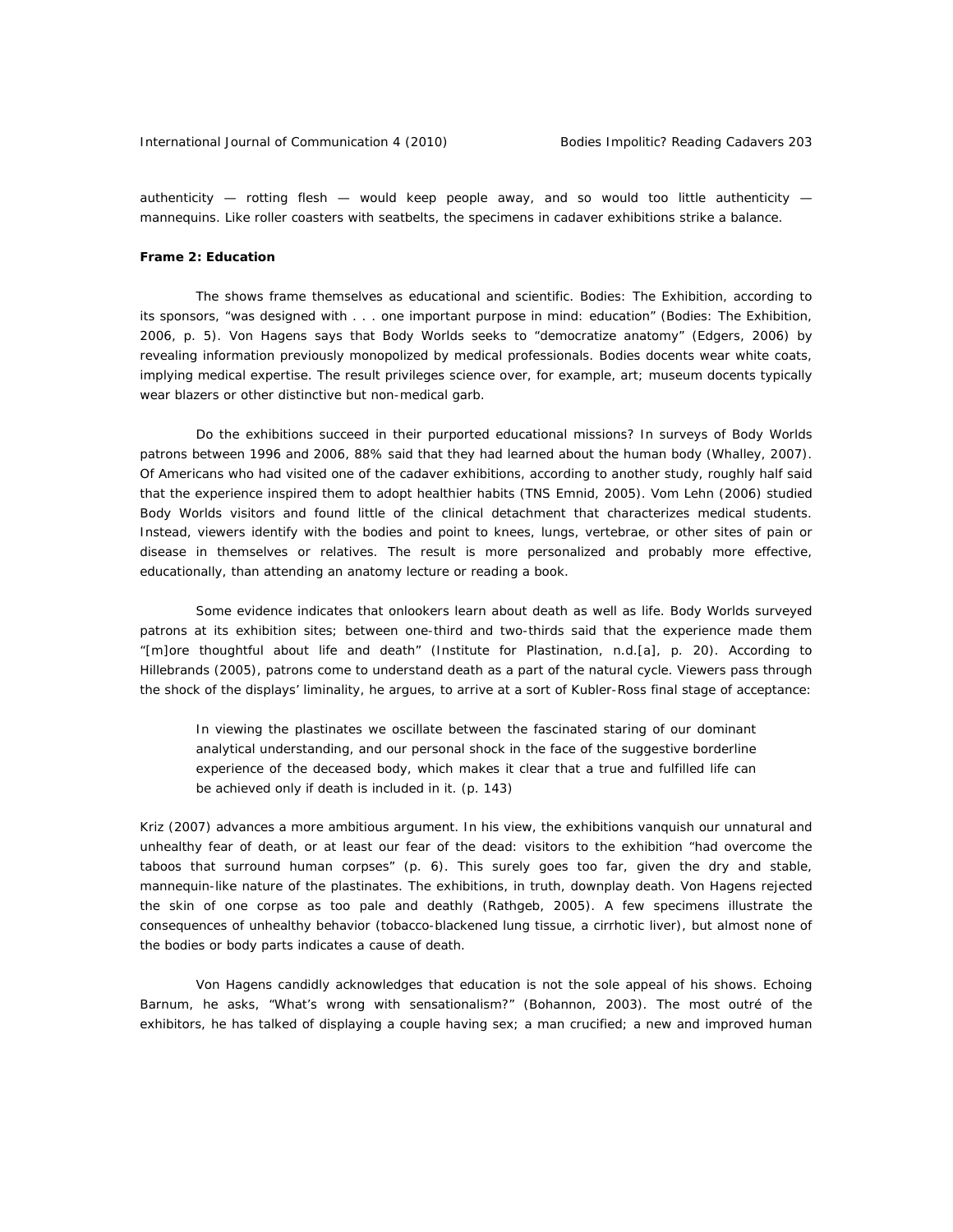with extra ribs, a spare heart, and reversible knees; and, by combining human and horse parts, a centaur (Moore & Brown, 2004; Ulaby, 2006; Working, 2005). Garoian (2001) calls for "rupturing the assumption that works of art are beyond reproach" (p. 236); analogously, von Hagens seeks to rupture the assumption that the human body is beyond reproach, much like the work of Orlan and other body artists. Indeed, von Hagens' consent form asks if the donor's body can be used not merely for an educational display, but for "an anatomical work of art" (Institute for Plastination, n.d.[b]). Yet it should be acknowledged that von Hagens is hardly the first to inject entertainment into the museum space. Museums increasingly feature interactive displays, costumed characters, blockbuster shows, and other forms of glitz, and they advertise energetically (Yorke & R. Jones, 1984). Barzun (2000) quotes a British curator: "Visitors tend to be conscious of the time they have available and are more likely to be concerned with whether the experience will be entertaining as well as educational" (p. 784). *Experience* is the key word. Curators stress that people can learn from books; the museum must offer something unique, an experience unavailable through other sources (Katriel, 1996).

The cadaver exhibitions plainly succeed. They offer something that a book — say, a collection of death-scene photographs by Weegee — could only imperfectly approximate. Their transgressive nature is intertwined with their sensationalism: literally, the emotional sensation produced in the onlooker, as opposed to any intellectual gratification. In this regard, the exhibitions educate, but they also stimulate the emotions. One could argue, indeed, that the sensationalism draws the crowds; education is a happy byproduct.

#### *Frame 3: Profits*

Visitors to the cadaver exhibitions cannot help but notice the price of admission: commonly over \$20 for adults. The International Council of Museums defines a museum as "a non-profit, permanent institution" (2007, art. 3, sec. 1). By contrast, these exhibitions plainly are for-profit, by design and in effect. Von Hagens' exhibitions netted \$40 million between 1999 and early 2006, though he devoted most of it to expanding his operations (Goldman, 2006). "[N]o one should earn a profit from body parts," a donation brochure from von Hagens' Institute for Plastination (n.d.[a], p. 20) proclaims — in the limited context, it turns out, of whether body donors ought to be compensated. The Society for American Archaeology (1986), which defends the display of human remains in museums, condemns "commercial exploitation of ancient human remains" as "abhorrent." Recent human remains, such as those in cadaver exhibitions, would seem to present an even stronger case. And not only archeologists frown on the commercial side of the cadaver exhibitions: In a 2005 survey sponsored by von Hagens' Institute for Plastination, nearly half of Americans, 46%, deemed it inappropriate for cadaver exhibitors to charge an entrance fee (TNS Emnid, 2005). Yet the immense profitability of the shows demonstrates that their forprofit nature is not off-putting for millions of people, or at least not sufficiently off-putting to keep them away.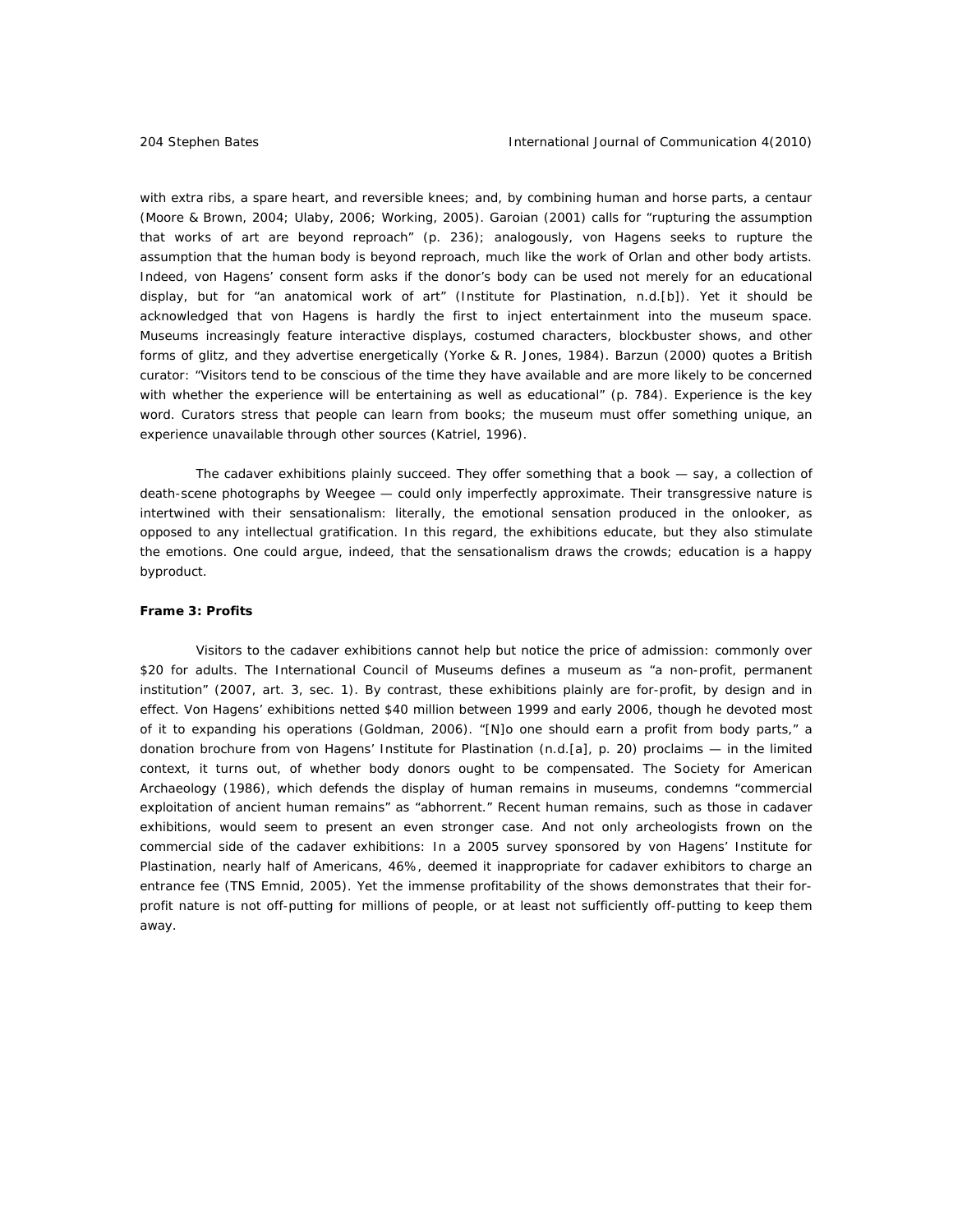

 *A basketball player from* **Bodies: The Exhibition.** 

At present, no non-profit alternative exists. No university or museum has mounted a display of full-body cadavers. Exhibitions of death do exist, however, and some of them approach the transgressivity of the cadaver exhibitions. In the name of education, the Mütter Museum in Philadelphia displays hundreds of skeletons and skulls, and the National Library of Medicine in Washington, D.C., displays preserved fetuses, some of them diseased and misshapen. Moreover, the Mütter Museum (n.d.[a])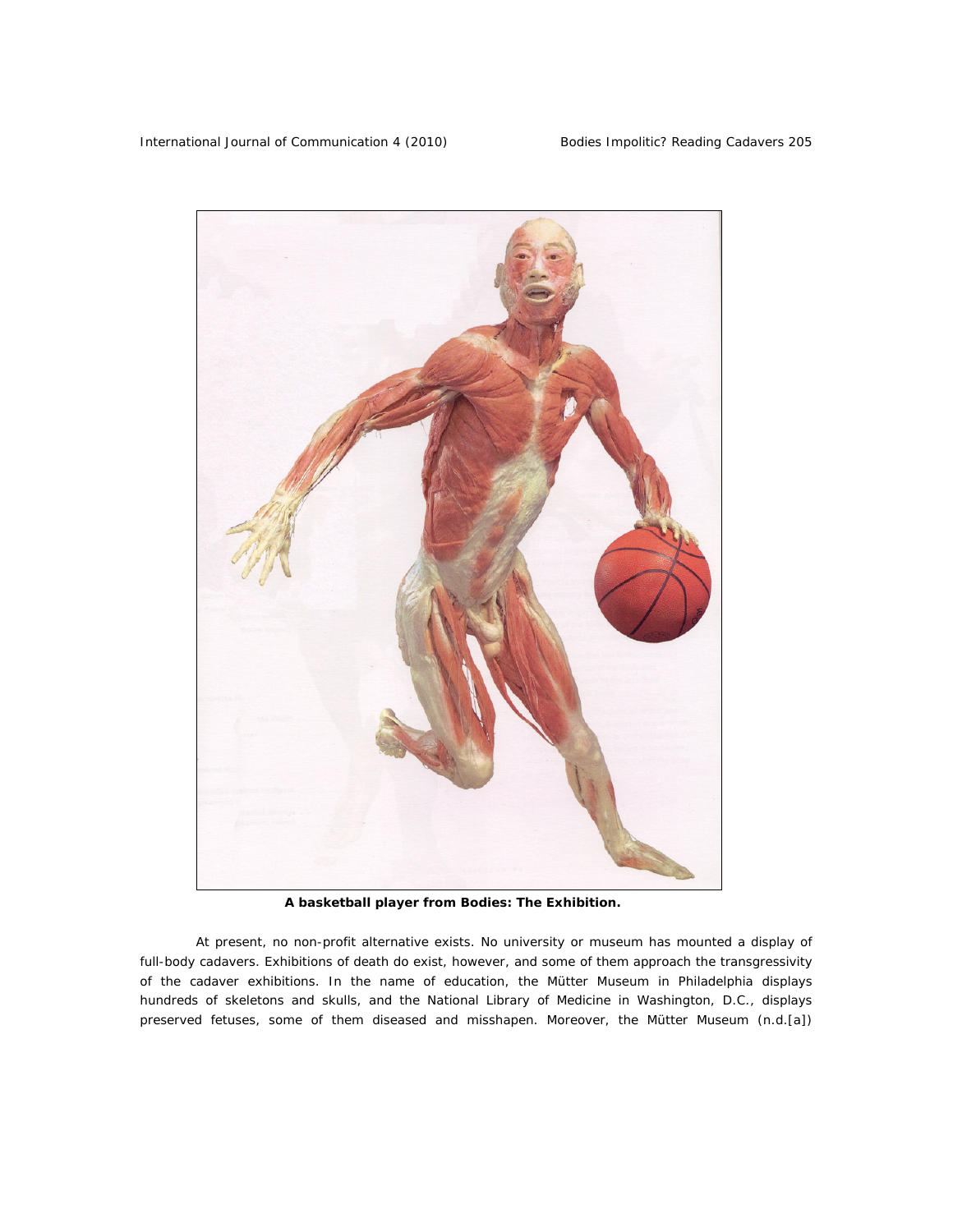currently charges \$14 adult admission. Like most of the cadaver exhibitions, it features a gift shop, which offers such goods as a glow-in-the-dark skeleton (n.d.[b]) and, celebrating its display of the preserved remains of Siamese twins Chang and Eng, a shot glass with their photograph and the legend "Make mine a double" (n.d.[c]). With regard to putatively educational displays, the difference between for-profit and non-profit can be scant.

## *Frame 4: Consent*

A fully informed viewer may consider the shows through the frame of consent—whether a cadaver was donated by the decedent, and, if not, how members of a decedent's culture ordinarily treat their dead. Davies (2006, p. 228) writes,

[A]cts of disposal are usually carried out in the context of ritual activity that not only expresses a society's beliefs about the meaning of life and its ultimate destiny but also engages with complex issues of identity. The way the dead are disposed of thus reflects not only their previous status in life but also how they will continue to relate to the living after having left this world.

In the West, burial, cremation, and donation have long been the principal alternatives for disposing of human remains. Why not plastination? Von Hagens' *Body Worlds* relies on donors, mostly Germans, for its exhibited cadavers, and it can provide documentation of consent. For some donors, the incentive is immortality of a sort: leaving behind a "work," the body, that endures after death, potentially for centuries (Rathgeb, 2005). By contrast, *Bodies: The Exhibition* and other shows generally use Chinese cadavers and cannot prove consent (Working, 2005; ABC News, 2008; Barboza, 2006; Ulaby, 2006). In these shows, perhaps the not-quite-human plastinated figures are further dehumanized by racism. This would not be the only realm in which Americans gaze complacently at dead foreigners. Fishman (2001) finds that photographs of corpses in elite American newspapers are three times more likely to feature non-Americans than Americans.

The fact that the cadavers are Chinese ought to weigh in any culturally sensitive calculus. In many cases, Chinese believe that they must care for their ancestors, who are watching over them (Oxfeld, 2004; Rouse, 2005). For the annual festival called Ching Ming, according to *The Wall Street Journal*, millions of Chinese sweep the graves of relatives (Fowler, 2003). "[P]utting a body on indefinite display . . . condemns the soul to wander the netherworld with no chance to rest," Bettie Luke of Seattle told a reporter (Benedetti, 2006). From the perspective of Chinese religious beliefs, the deceased have metaphorically as well as literally lost face.

Unlike *Bodies: The Exhibition*, many museums strive to respect cultural norms. In dealing with human remains from foreign countries, for example, the Field Museum in Chicago has adopted a policy of deferring to "the cultural practice of the native peoples from those countries" (Boyd, 1999, p. 206). Yet most museums' skulls, skeletons, and mummies are displayed without knowledge of identity, and thus with no reason to presume consent. Indeed, exhibitors have at times disregarded the express wishes of the deceased. Before he died in 1783, the Irish giant Charles Byrne feared that scientists would take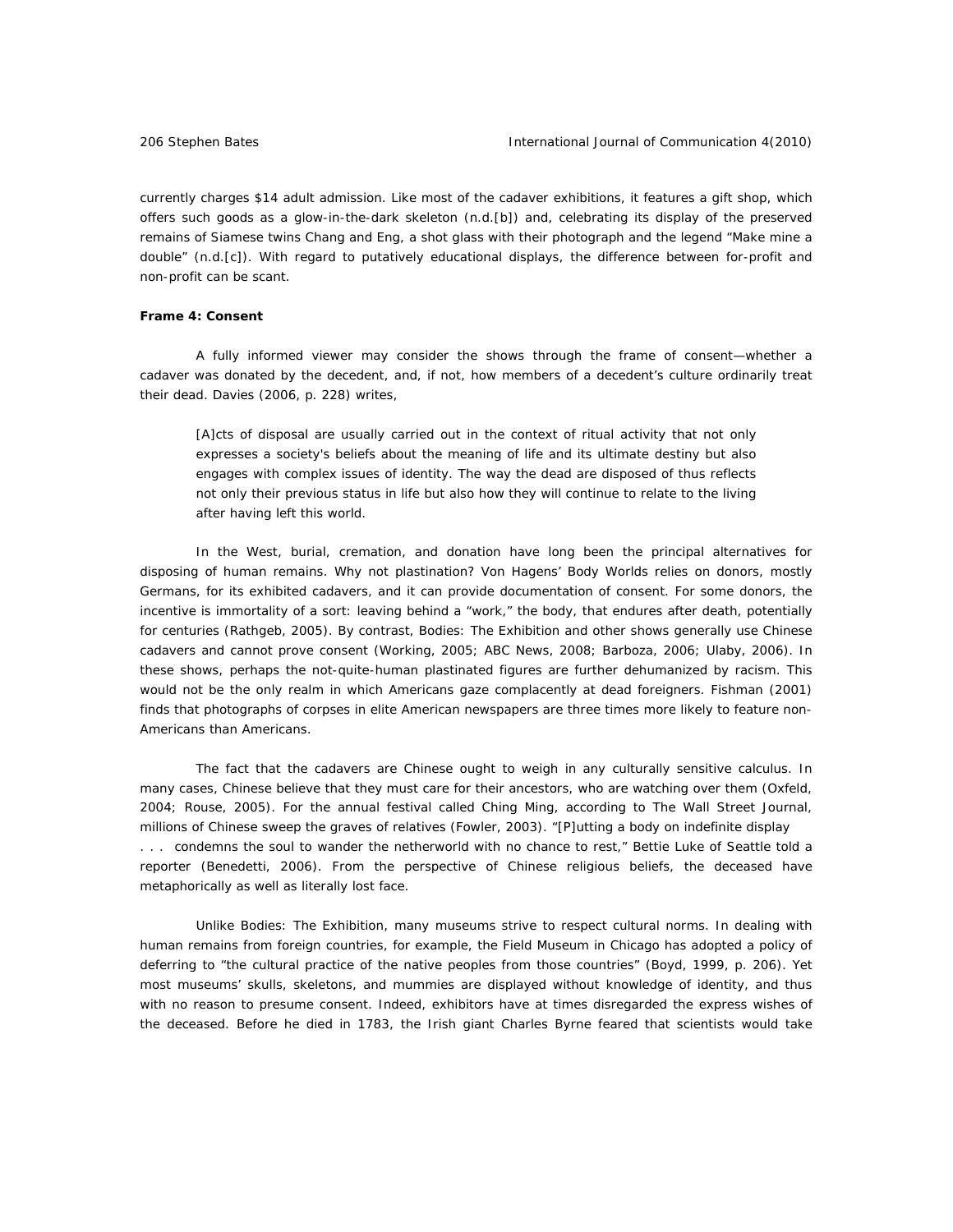control of his remains. He instructed that this corpse be placed in a lead coffin and sunk in the Thames. But the undertakers auctioned off the remains. The high bidder, surgeon John Hunter, boiled the flesh off and exhibited the skeleton. It remains on display in the Royal College of Surgeons' Hunterian Museum in London (Dreger, 2004; Shultz, 1992).

Which Chinese cadavers get plastinated by *Bodies: The Exhibition*? ABC News' *20/20* (2008) has aired evidence that the individuals are prisoners, perhaps executed, an allegation that others had published earlier (Benedetti, 2006; Doughton, 2006; Jacobs, 2005; Mohseni, 2006). Since then, Premier, the show's exhibiting company, has signed an agreement with the State of New York. Though the company does not admit liability, it must post these two announcements in the lobby of any New York show (Attorney General, 2008):

- (A) This exhibit displays human remains of Chinese citizens or residents which were originally received by the Chinese Bureau of Police. The Chinese Bureau of Police may receive bodies from Chinese prisons. Premier cannot independently verify that the human remains you are viewing are not those of persons who were incarcerated in Chinese prisons.
- (B) This exhibit displays full body cadavers as well as human body parts, organs, fetuses and embryos that come from cadavers of Chinese citizens or residents. With respect to the human parts, organs, fetuses and embryos you are viewing, Premier relies solely on the representations of its Chinese partners and cannot independently verify that they do not belong to persons executed while incarcerated in Chinese prisons. (p. 7)

Premier can verify that the full-body cadavers are not those of executed prisoners, but they may be those of non-executed prisoners; as for the body parts on display, the company cannot verify whether they came from Chinese prisoners "who were executed, tortured or subjected to other physical abuse" (Attorney General, 2008, p. 2). Counting all of its shows, Premier has more than 300 full cadavers and thousands of body parts (McPhee, 2008). Public exhibition of criminals makes the viewer complicit; onlookers become punishers, what MacDonald (2006) in another context calls "secondary executioners of the law." Perhaps visitors to *Bodies: The Exhibition* want to think of cadavers giving information cadavers, that is, freely donated by fully informed individuals — but not of themselves taking information from individuals whose wishes were overruled.

The *Bodies'* Web site for its New York City exhibition includes the required caveats. The exhibition's main Web site does not. Instead, it features a somewhat disingenuous explanation of the cadavers' origins:

All of the bodies were obtained through the Dalian Medical University Plastination Laboratories in the People's Republic of China. Asia possesses the largest and most highly competent group of dissectors in the world, and they are highly skilled in preparing the bodies for educational and scientific purposes. Currently, human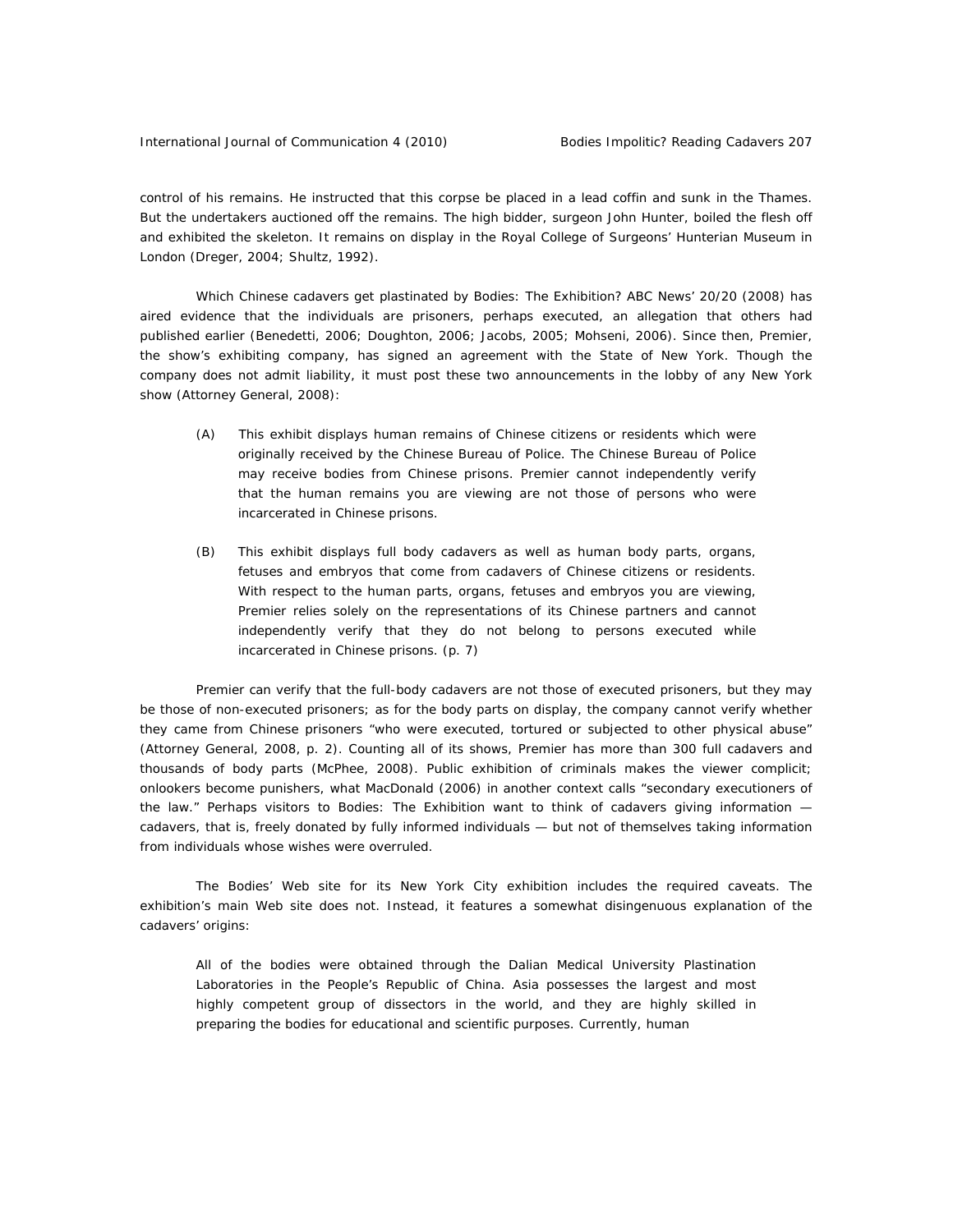# 208 Stephen Bates **International Journal of Communication 4(2010)**



*A football player from* **Bodies: The Exhibition***.*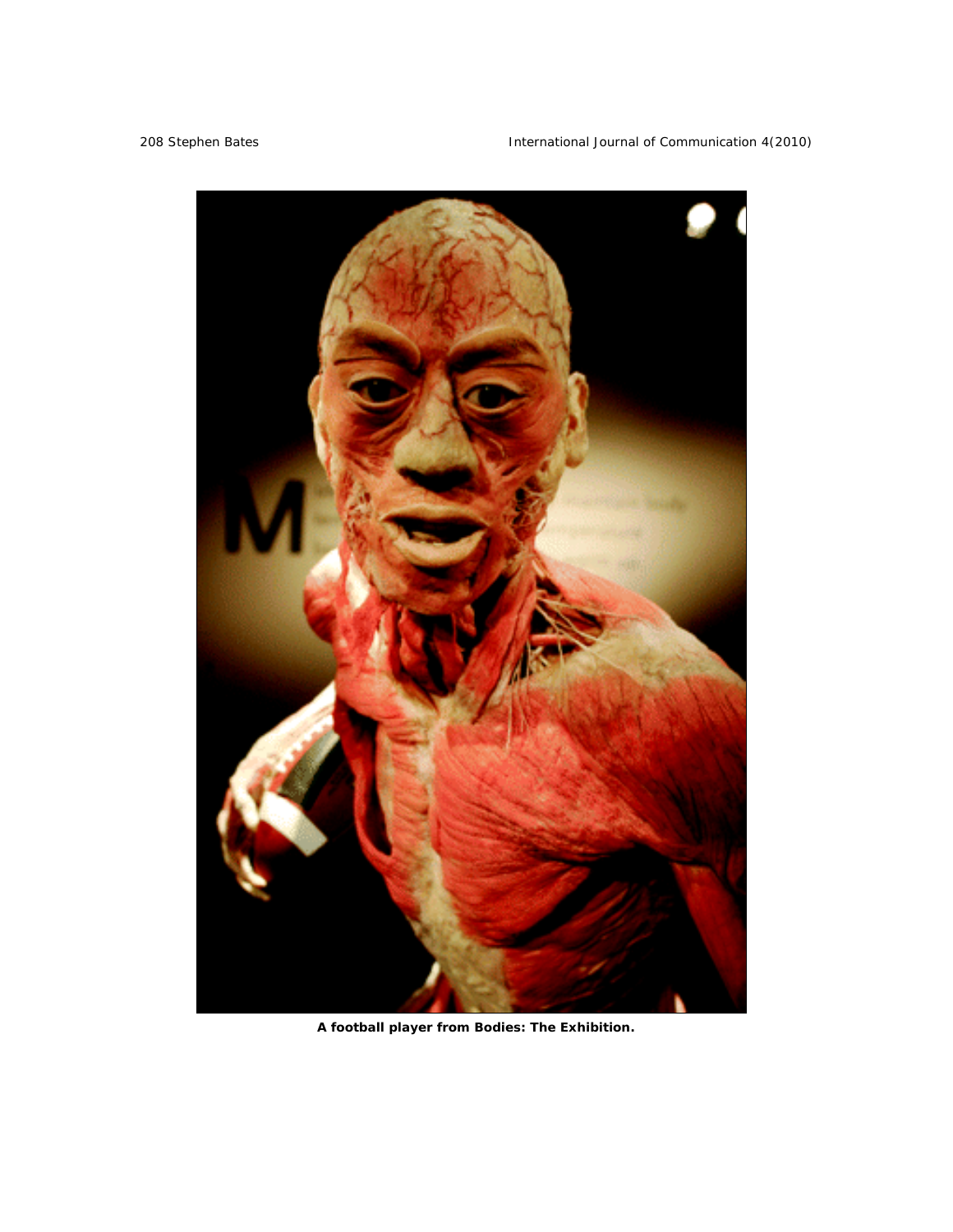specimens in medical schools in China, the United States and other countries throughout the world are donated or unidentified bodies. (*Bodies: The Exhibition,* n.d.)

Human specimens in medical schools, of course, are not at issue. The issue is the provenance of the specimens in *Bodies: The Exhibition*. In this account, the role of the Chinese Bureau of Police goes unmentioned, and the mastery of Chinese dissectors is thrown in as a distracter.

In the Institute for Plastination survey of 2005, two-thirds of Americans agreed that "[s]pecimens should only be used when donors explicitly consent to public display"; 22% deemed consent by next of kin sufficient; and just 11% said that consent was not essential so long as the exhibition is educational (TNS Emnid, 2005). The same survey found that 43% of Americans opposed the use of executed Chinese prisoners for anatomical displays under any circumstances; the remainder said that consent, either by the executed individual or by next of kin, would suffice (TNS Emnid, 2005).

## **Frame 5: Dignity**<sup>5</sup>

 $\overline{a}$ 

"The specimens in this exhibition have been treated with the dignity and respect they so richly deserve," says a sign near the end of *Bodies: The Exhibition.* But *Bodies* medical director Roy Glover, when asked if he would want his parents plastinated and displayed, declined to express a view. "That would be up to them to decide," he said (Lebrecht, n.d.) — acknowledging, if inadvertently, the importance of consent.

Lack of consent raises several issues concerning human dignity, which may be on the mind of a visitor to *Bodies: The Exhibition*. Being stripped naked and forced to stand in public would humiliate most people. Not all of them would be equally horrified to contemplate the public nakedness of their cadavers, but many would be. The cadaver exhibits show the onlooker genitalia, breasts, buttocks — covered and private during life — as well as bones, nerves, and organs that the deceased never saw. The viewer knows the body better than its erstwhile owner did.

In some instances, a person suffers during life by contemplating what will become of his or her corpse. Word of the desecration of Mussolini's corpse drove Hitler to order that his body be destroyed after his suicide (Fest, 2004). The treatment of a cadaver can also upset family members. Stalin essentially appropriated Lenin's body and placed it on public exhibition, to the dismay of Lenin's family (Tumarkin, 1983). Next-of-kin often yearn for remains — as proof of death, as a memento of the life, as a means of "closure." Hence the herculean effort to retrieve human remains from Ground Zero in New York City (Abramovitch, 2005). As noted, this may be especially true for many Chinese, who believe that they retain a relationship to the deceased, a relationship that requires them to ensure that the remains are treated respectfully. Here, the issue is not the suffering of the dead, but the suffering of the living: those contemplating the future treatment of their own remains and those contemplating the remains of relatives or loved ones.

<sup>&</sup>lt;sup>5</sup> Burns (2007) also emphasizes dignity, but he takes his analysis in a different direction.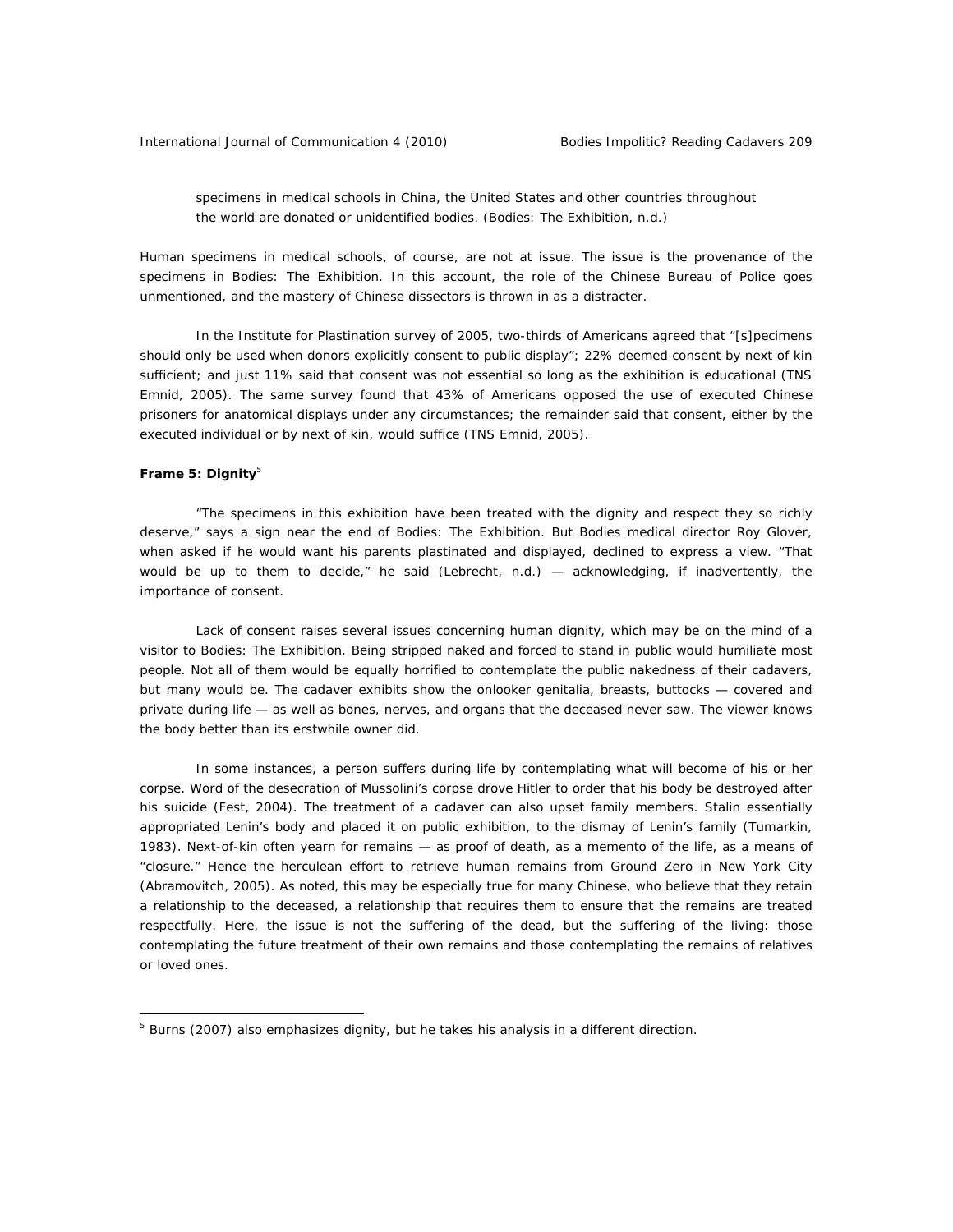What of plastination by consent? The deceased does not suffer; the person's wishes will be heeded, as he or she anticipates. Some relatives may object, but then some relatives may object to cremation. Nevertheless, consent need not be dispositive. In the West, the law does not allow, for example, cannibalism or necrophilia, even if that is the wish of the deceased. These are cultural taboos. If corpses are simply a useful medium, Wetz (2007) asks, why not skull soup bowls?<sup>6</sup> Spooner (2007) suggests that there is something literally dehumanizing in the transformation of an identifiable cadaver into a nameless, fleshless bicyclist.

Cadavers are *sui generis.* MacDonald (2006, p. 3) writes, "The human body, whole or in parts, is never just an object like any other . . ." For Wieczorkiewicz (2005, p. 51), "Human remains have a special significance in all societies. Where such remains have been displaced to become part of museum narratives, the situation is not morally neutral." The British *Medical Times and Gazette* discussed the issue in 1866 in the context of bodysnatching (Desecration of London graveyards, 1866): "Why should we trouble ourselves about the digging up of dead bodies, it may be asked? . . . [W]e believe that people who are brutal to the dead will be so to the living likewise." During the 18th and 19th centuries, the discovery that remains of the newly dead were being stolen from their graves and sold to medical schools provoked numerous riots (Sappol, 2002).

Do the cadaver exhibitions constitute brutal, undignified treatment of the dead? (Whatever the answer may be, it applies to some non-profit museums and educational institutions, too.) Some scholars consider consent to be the overriding factor. Others draw Jesuitical distinctions; Burns (2007), for example, believes that human dignity is abridged in *Body Worlds* by, among other things, the prevalence of von Hagens' name. Others flatly condemn the shows as violations of human rights (Allen, 2007; Guyer, 2007); still others praise them as unique educational opportunities (Myser, 2007). As for laypeople, a 2005 survey of Americans — most of whom had not attended a cadaver show — found that 38% of respondents believed the exhibitions infringe human dignity (TNS Emnid, 2005). These opinions varied by age: 53% of people aged 60 and over objected on moral grounds, compared to just a fifth of people under 30 (TNS Emnid, 2005). By contrast, just 6% of *Body Worlds* patrons believed that the show infringed human dignity (Institute for Plastination, n.d.[a], p. 21). Similarly, Lantermann (2007) surveyed *Body Worlds* patrons in Germany before they saw the show; he found that just 11% anticipated a negative or disturbing experience, and many of them probably anticipated physical rather than moral revulsion. These findings suggest that people with moral qualms tend to avoid the exhibitions altogether.

#### *Conclusion*

 $\overline{a}$ 

Bataille and Michelson remark, "We must realize that the [museum] halls and . . . objects are but the container, whose content is formed by the visitors" (1986, p. 24). This article has considered five

<sup>&</sup>lt;sup>6</sup> Wetz goes on to articulate a distinction: use of a cadaver cannot be deemed violative of human dignity so long as it continues to resemble a human. "Conversely, to transform bodies or parts of bodies into bowls or clothes stands would mean totally alienating the dead bodies, because they would then no longer appear to be anything human" (p. 251). Wetz would presumably veto von Hagens' plan to create a centaur.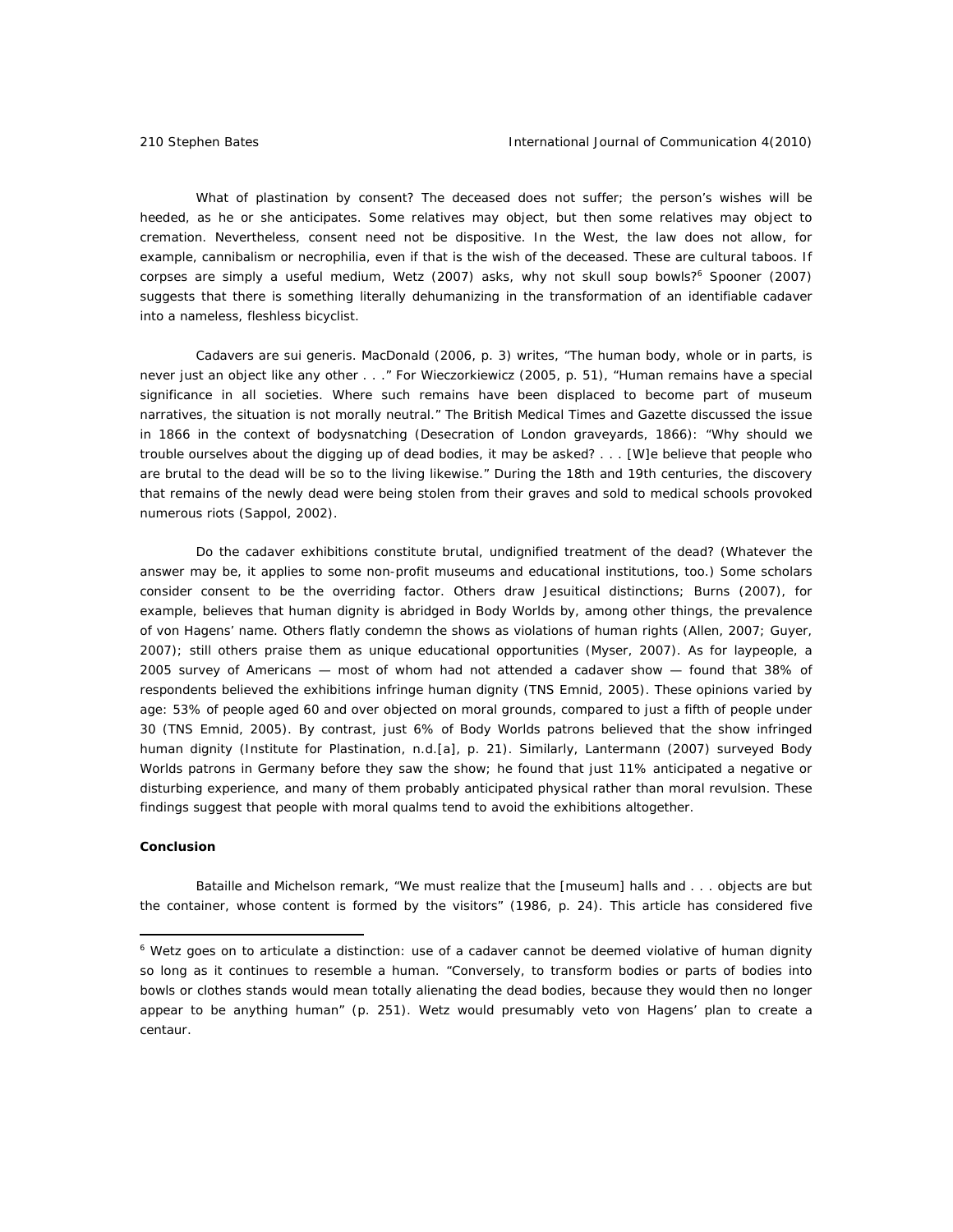frames through which these corporeal exhibitions might be viewed, and through which the museum objects might be transformed into meaningful content in a viewer's mind: specimens; education; profits; consent; and, intertwined with consent, dignity. People come to see the specimens, which exhibit as much plasticity as humanity. Whether education or sensationalism draws them, patrons do appear to learn. Regardless of whether they approve of the for-profit nature of the exhibitions, they cannot help but note the high ticket prices, yet the shows can be difficult to distinguish from some death-related displays and novelties for sale in non-profit museums.

Consent and dignity are more complicated. *Body Worlds* emphasizes that its cadavers are obtained from donors; consent is a selling point. *Bodies: The Exhibition* in New York must acknowledge that the bodies and body parts have come from Chinese prisoners, some of whom may have been executed — a strong signal that consent is lacking. But its shows outside New York need not post that notice. Most patrons of *Bodies* outside New York probably believe that the cadavers are "donated or unidentified," as the show's Web site misleadingly suggests (n.d.[b]).

Such assumptions merit further study; the fully informed onlooker hypothesized in this article may be rare. The locus of the exhibitions warrants study, too. Many are in science museums, which are considered respectable, trustworthy institutions in contemporary society (Davis, 2004). Others are elsewhere. *Bodies: The Exhibition* in Las Vegas has begun a ten-year run at the Luxor Hotel and Casino on the Las Vegas Strip, a street known for entertainment rather than enlightenment. Do patrons approach the exhibitions differently in the different locales? A Goffmanesque study would also be rewarding, examining how patrons position themselves relative to the cadavers, compared, perhaps, to how they position themselves relative to their fellow patrons. Finally, the dominance of male plastinates invites an analysis of the sexual and sexist elements of the exhibitions.

Some deem the cadaver exhibitions a fundamental affront to human dignity. As noted, research suggests that those people are, by and large, staying away from the shows. Moral opposition appears to be rare, given the all-but-nonexistent protests. Of the frames through which patrons view the cadaver shows, the deprivation of human dignity may be the most rarely used.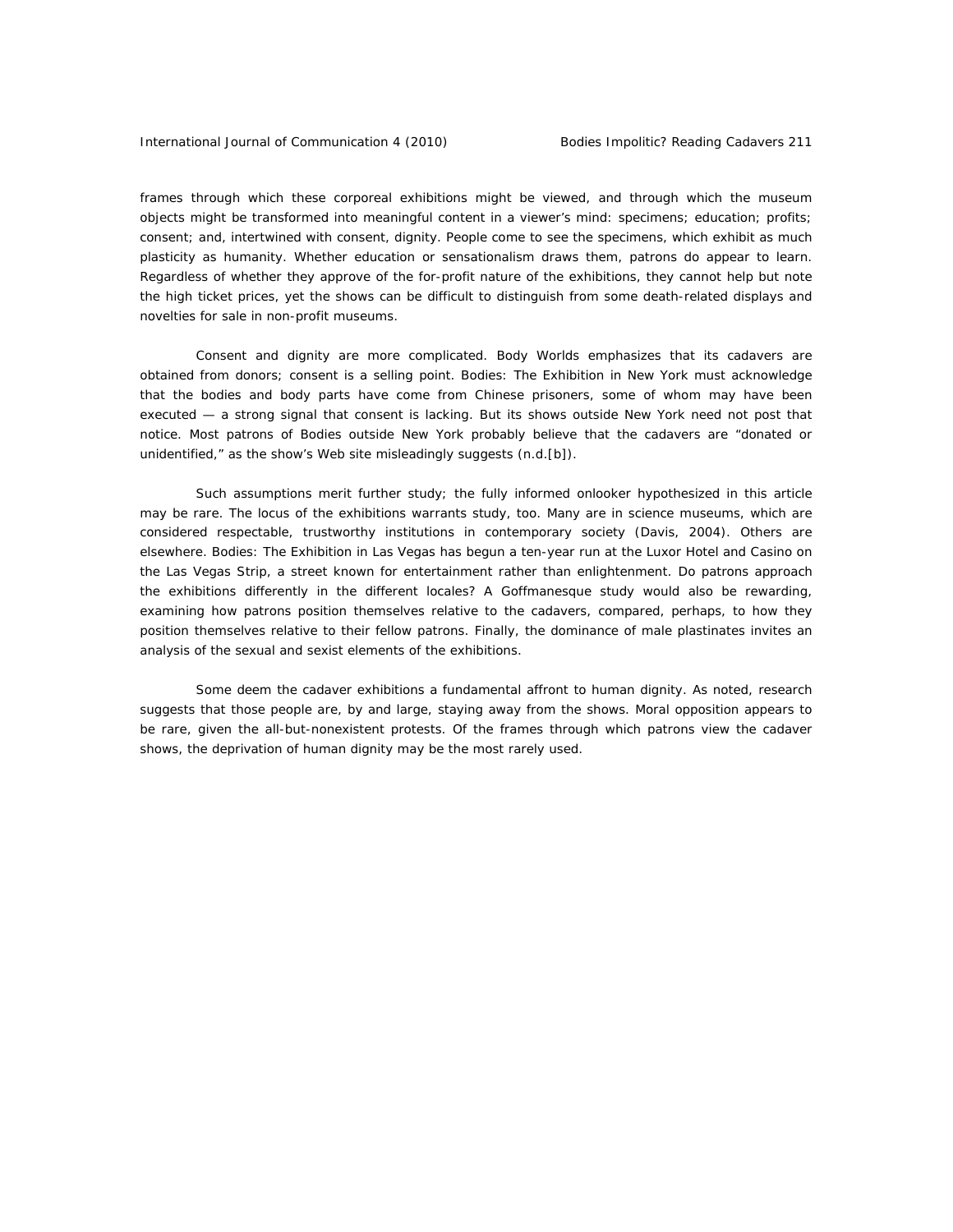# 212 Stephen Bates **International Journal of Communication 4(2010)**



*A chess player from* **Body Worlds***.*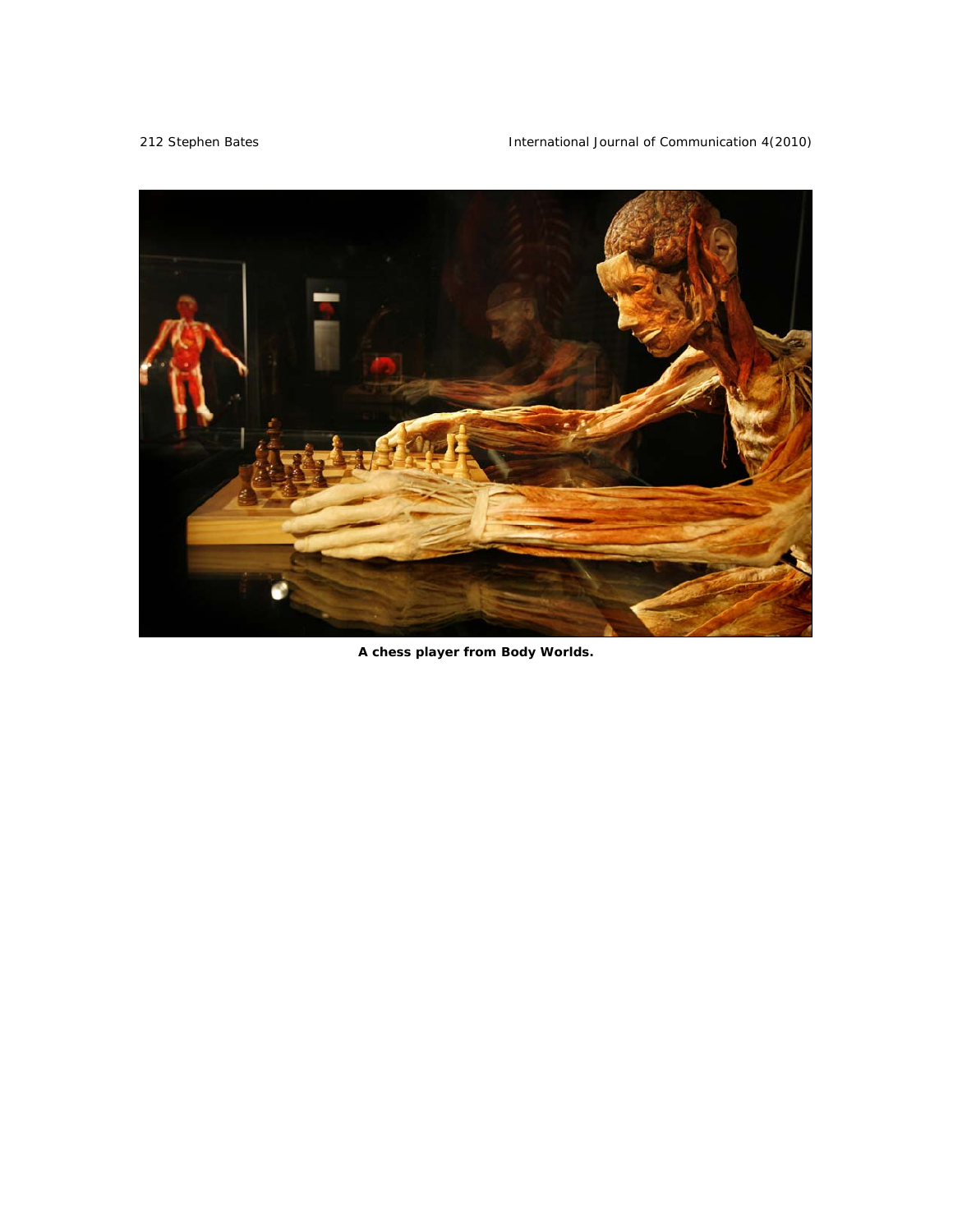### *References*

ABC News. (2008, February 16). *20/20* [Television broadcast]*.* Retrieved May 10, 2009, from http://abcnews.go.com/Video/playerIndex?id=4300571

Abbott, G. (1991). *Lords of the scaffold: A history of the executioner*. New York: St. Martin's.

- Abramovitch, H. (2005). Where are the dead? Bad death, the missing, and the inability to mourn. In S. Heilman (Ed.), *Death, bereavement, and mourning* (pp. 53–67)*.* Piscataway, NJ: Transaction.
- Adams, R. (2001). *Sideshow U.S.A.: Freaks and the American cultural imagination*. Chicago: University of Chicago Press.
- Allen, A. L. (2007). No dignity in BODY WORLDS: A silent minority speaks. *American Journal of Bioethics, 7*(4), 24–25.
- Attorney General of the State of New York. (2008). *In re Premier Exhibitions, Inc.* Assurance of discontinuance. May 23, 2008. Retrieved May 10, 2009, from http://www.prxi.com/pdf/FEAOD.pdf
- Barboza, D. (2006, August 8). China turns out mummified bodies for displays. *The New York Times.*
- Barilan, Y. M. (2006). Bodyworlds and the ethics of using human remains: A preliminary discussion. *Bioethics, 20*, 233–247.
- Barley, N. (1997). *Grave matters: A lively history of death around the world.* New York: Holt.
- Barzun, J. (2000). *From dawn to decadence, 1500 to the present: 500 years of Western cultural life.* New York: HarperCollins.
- Bataille, G., & Michelson, A. (1986). Museum. *October, 36*(Spring), 24–25.
- Becker, E. (1973). *The denial of death.* New York: Free Press.
- Benedetti, W. (2006, September 28). Education or freak show? "Bodies . . . The Exhibition" cashes in on our own curiosity. *Seattle Post-Intelligencer.*
- Biskup, H. (2005). The cosmopolitan from the East. In A. Whalley (Ed.), *Pushing the limits: Encounters*  with Body Worlds creator Gunther von Hagens (pp. 212-233). Heidelberg: Arts & Sciences.
- *Bodies: The Exhibition.* (n.d.)*.* FAQ. Retrieved May 10, 2009, from http://www.bodiestheexhibition.com/bodies.html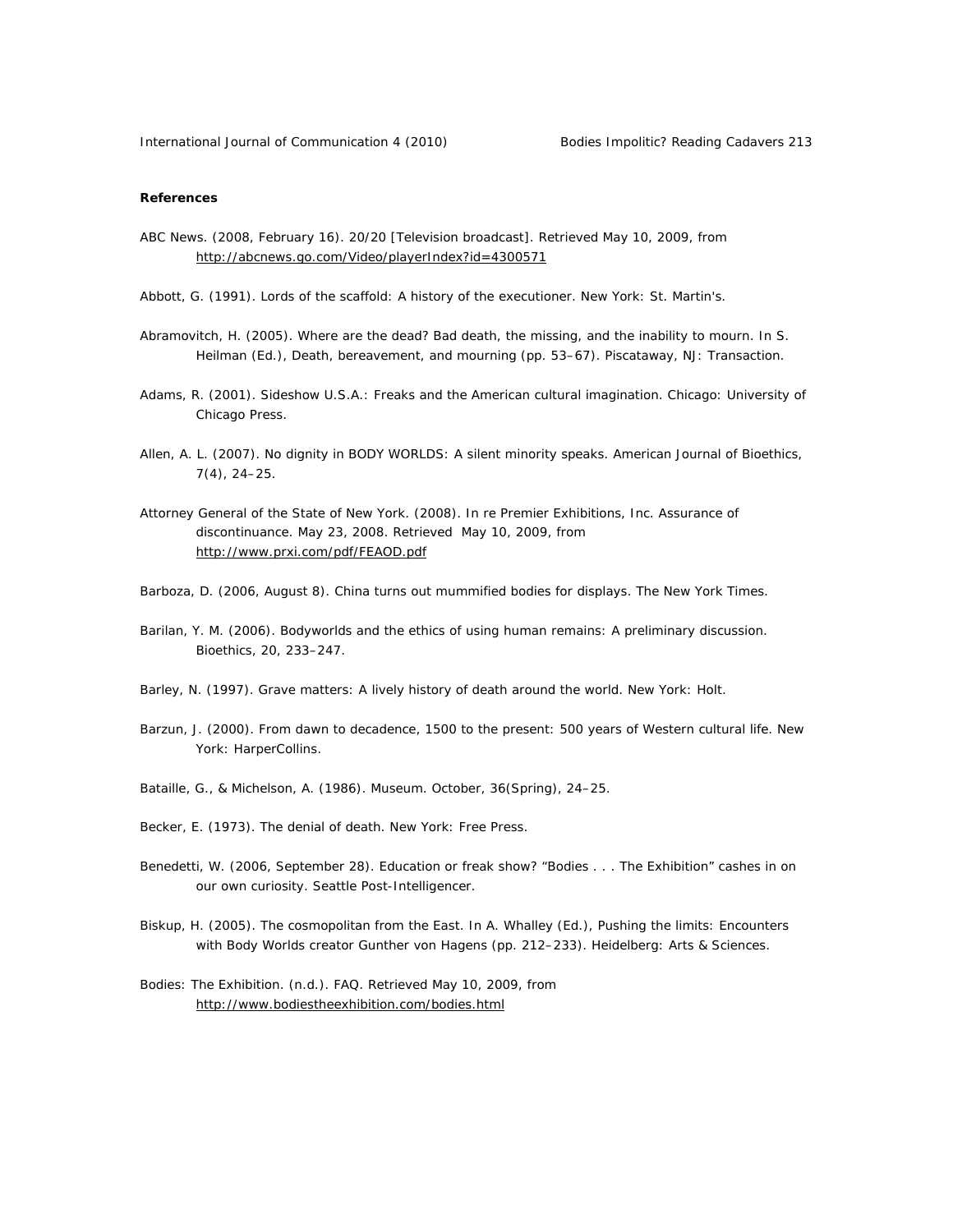*Bodies: The Exhibition.* (2006). Atlanta: Premier Exhibitions.

*Body Worlds.* (n.d.)*.* FAQ. Retrieved May 10, 2009, from http://www.bodyworlds.com/Downloads/englisch/Media/Press%20Kit/Kit%20BW4%20MAN/04\_F AQ\_mosi\_0408.pdf

Bohannon, J. (2003, August 29). Anatomy's full monty. *Science,* 1172–1175.

- Boyd, W. L. (1999). Museums as centers of controversy. *Daedalus, 128*(3), 185–228.
- Burns, L. (2007). Gunther von Hagens' BODY WORLDS: Selling beautiful education. *American Journal of Bioethics 7*(4), 12–23.
- Davies, D. J. (2006). Forms of disposal. In K. Garces-Foley (Ed.), *Death and religion in a changing world*  (pp. 228-245)*.* Armonk, NY: M.E. Sharpe.
- Davis, T. H. (2004). Report: Engaging the public with science as it happens. *Science Communication 26*(1), 107–113.
- Dekkers, W. J. M. (2001). The human body. In H. Have & B. Gordijn (Eds.), *Bioethics in a European Perspective* (pp. 115–140). Norwell, MA: Kluwer Academic Publishers.

Desecration of London graveyards. (1866, June 30). *Medical Times and Gazette*, p. 685.

Doughton, S. (2006, August 20). All laid bare in "Bodies" exhibit. *Seattle Times*.

- Dreger, A. D. (2004). *One of us: Conjoined twins and the future of normal.* Cambridge, MA: Harvard University Press.
- Durrans, B. (1992). Behind the scenes: Museums and selective criticism. *Anthropology Today, 8*(4), 11– 15.
- Edgers, G. (2006, July 23). Coming soon: The invasion of the body watchers. *Boston Globe.*
- Ferrari, G. (1987). Public anatomy lessons and the carnival: The anatomy theatre of Bologna. *Past and Present*, *117*(1), 50-106.
- Fest, J. (2004). *Inside Hitler's bunker: The last days of the Third Reich* (M. B. Dembo, Trans.). New York: Farrar Straus & Giroux.
- Fishman, J. (2001). Documenting death: Photojournalism and spectacles of the morbid in the tabloid and elite newspaper. Dissertation in communication, University of Pennsylvania.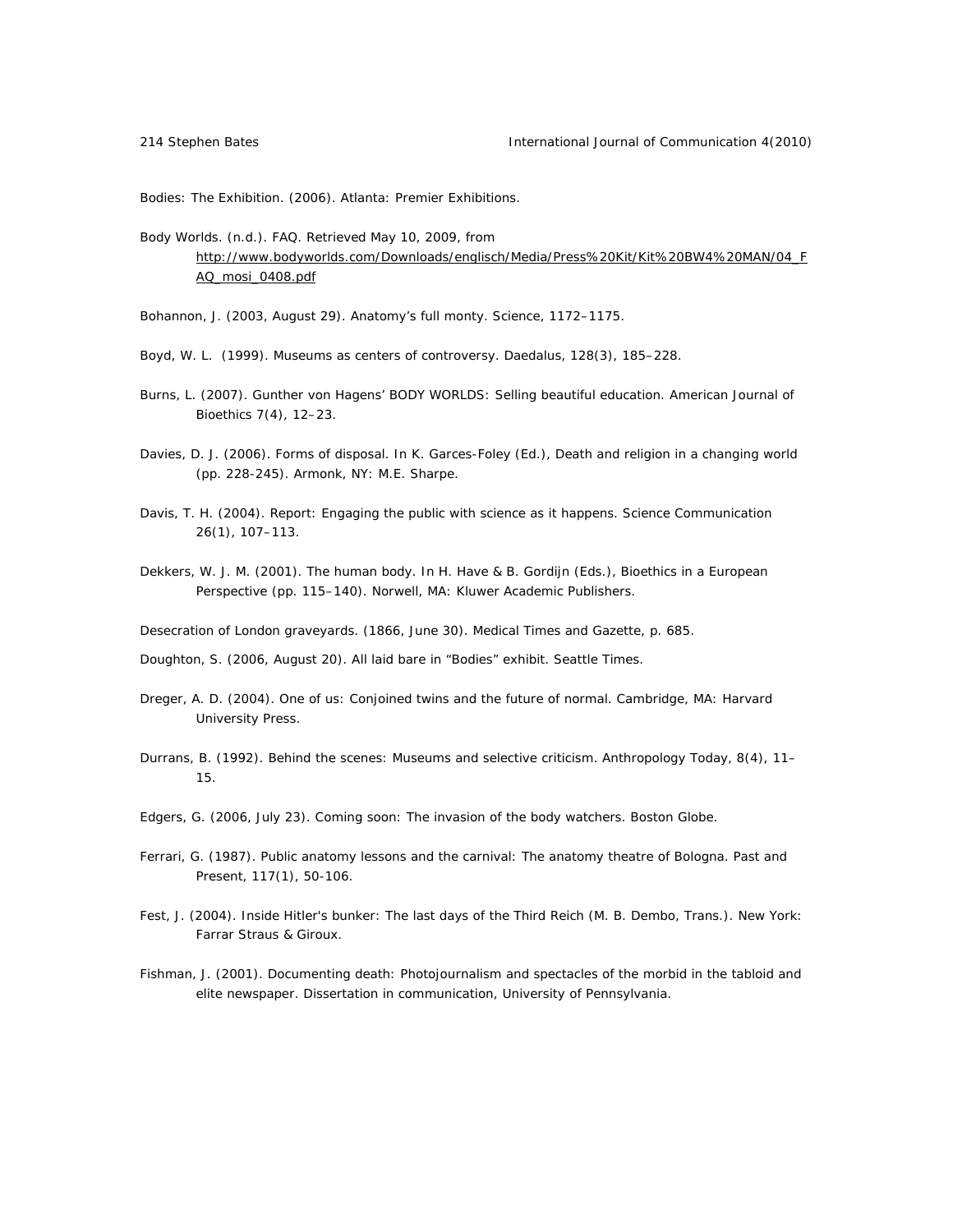- Fowler, G. A. (2003, May 30). In China, SARS robs families of chance to say goodbye. *The Wall Street Journal*.
- Garoian, C. R. (2001). Performing the museum. *Studies in Art Education, 42*(3), 234–248.
- Goldman, L. (2006, January). Goriest show on Earth. *Forbes,* p. 69.
- Gonzalez-Crussi, F. (1995). *Suspended animation: Six essays on the preservation of bodily parts.* San Diego: Harvest.
- Guyer, R. L. (2007). Metamorphosis: Beautiful education to smarmy edutainment. *American Journal of Bioethics, 7*(4), 30–31.
- Hillebrands, B. (2005). Pushing the limits through plastination. In A. Whalley (Ed.), *Pushing the limits: Encounters with Body Worlds creator Gunther von Hagens* (pp. 138–147)*.* Heidelberg: Arts & Sciences.
- Hirschauer, S. (2006). Animated corpses: Communicating with post mortals in an anatomical exhibition. *Body & Society, 12*(4), 25–52.
- Institute for Plastination (n.d.[a]). Donating your body for plastination. Retrieved May 10, 2009, from http://www.hmns.org/files/marketing/BW3DonatingYourBodyforPlastination.pdf
- Institute for Plastination (n.d.[b]). Donating your body for plastination: Donor's consent. Retrieved January 23, 2010, from http://www.bodymobil.de/Downloads/Englisch/BD\_Consent\_ENG\_euro\_120208.pdf
- International Council of Museums (2007). ICOM statutes. Retrieved May 10, 2009, from http://icom.museum/statutes.html#2
- Jacobs, A. (2005, November 18). Cadaver exhibition raises questions beyond taste. *The New York Times*.
- Jones, A. (1998). *Body art: Performing the subject.* Minneapolis, MN: University of Minnesota Press.
- Jones, M. (2004, October 1). Museum as media form: Constructing context, deconstructing the museum space. *Australian Screen Education*, pp. 36–39.
- Jones, N. L. (2007). A visual anthropological approach to the "edutainment" of BODY WORLDS. *American Journal of Bioethics, 7*(4), 40–42.
- Jones, P. (1992). Museums and the meanings of their contents. *New Literary History, 23*(4), 911–921.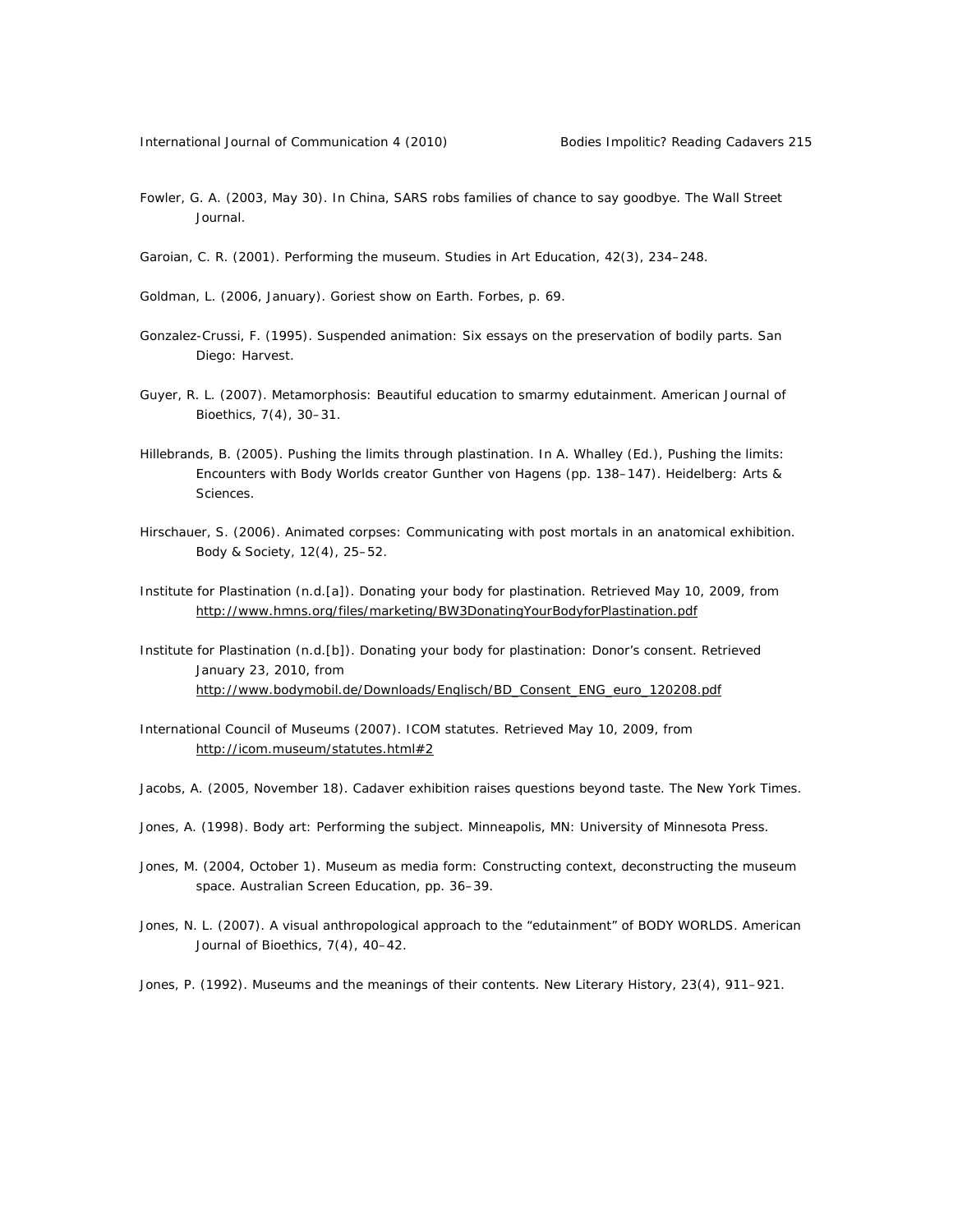- Katriel, T. (1996). "The tools tell the story": Toward an analysis of the "museum experience." In R. Kubey (Ed.), *Media literacy in the information age: Current perspectives* (pp. 449–461)*.* Piscataway, NJ: Transaction.
- Kriz, W. (2007). Foreword to *Prof. Gunther von Hagens' Body Worlds: The anatomical exhibition of real human bodies – Catalogue on the exhibition* (F. Kelly, Trans.), (pp. 5–8). Heidelberg: Arts & Sciences.
- Kuppers, P. (2004). Visions of anatomy: Exhibitions and dense bodies. *Differences: A Journal of Feminist Cultural Studies, 15*, 123–156.
- Kuppers, P. (2007). *The scar of visibility: Medical performances and contemporary art.* Minneapolis, MN: University of Minnesota Press.
- Laderman, G. (1996). *The sacred remains: American attitudes toward death, 1799-1883.* New Haven, CT: Yale University Press.
- Lantermann, E-D. (2007). Körperwelten as seen by visitors. In *Prof. Gunther von Hagens' Body Worlds: The Anatomical exhibition of real human bodies – Catalogue on the exhibition* (F. Kelly, Trans.), (pp. 304–311). Heidelberg: Arts & Sciences.
- Lebrecht, N. (n.d.). Ban this freak show. *La Scena Musicale.* Retrieved May 10, 2009, from http://www.scena.org/columns/lebrecht/060411-NL-ban.html
- Leiboff, M. (2005). A beautiful corpse. *Continuum, 19(*2), 221–237.
- Linke, U. (2005). Touching the corpse: The unmaking of memory in the body museum. *Anthropology Today, 21*(5), 13–19.
- MacDonald, H. (2006). *Human remains: Dissection and its histories.* New Haven, CT: Yale.
- McPhee, L. (2008, July 30). Bodies . . . The Exhibition. *Nuvo* (Indianapolis). Retrieved May 10, 2009, from http://www.nuvo.net/news/article/bodies-exhibit
- Mauriès, P. (2002). *Cabinets of Curiosities.* London: Thames & Hudson.
- Mohseni, Y. (2006, April). Body snatchers. *Discover*.
- Moore, C. M., & Brown, C. M. (2004). Gunther von Hagens' and *Body Worlds* part 1: The anatomist as prosektor and proplastiker. *The Anatomical Record, 276B*, 8–14.
- Mütter Museum (n.d.[a]). Visiting the museum. Retrieved January 24, 2010, from http://www.collphyphil.org/visit\_mutter.htm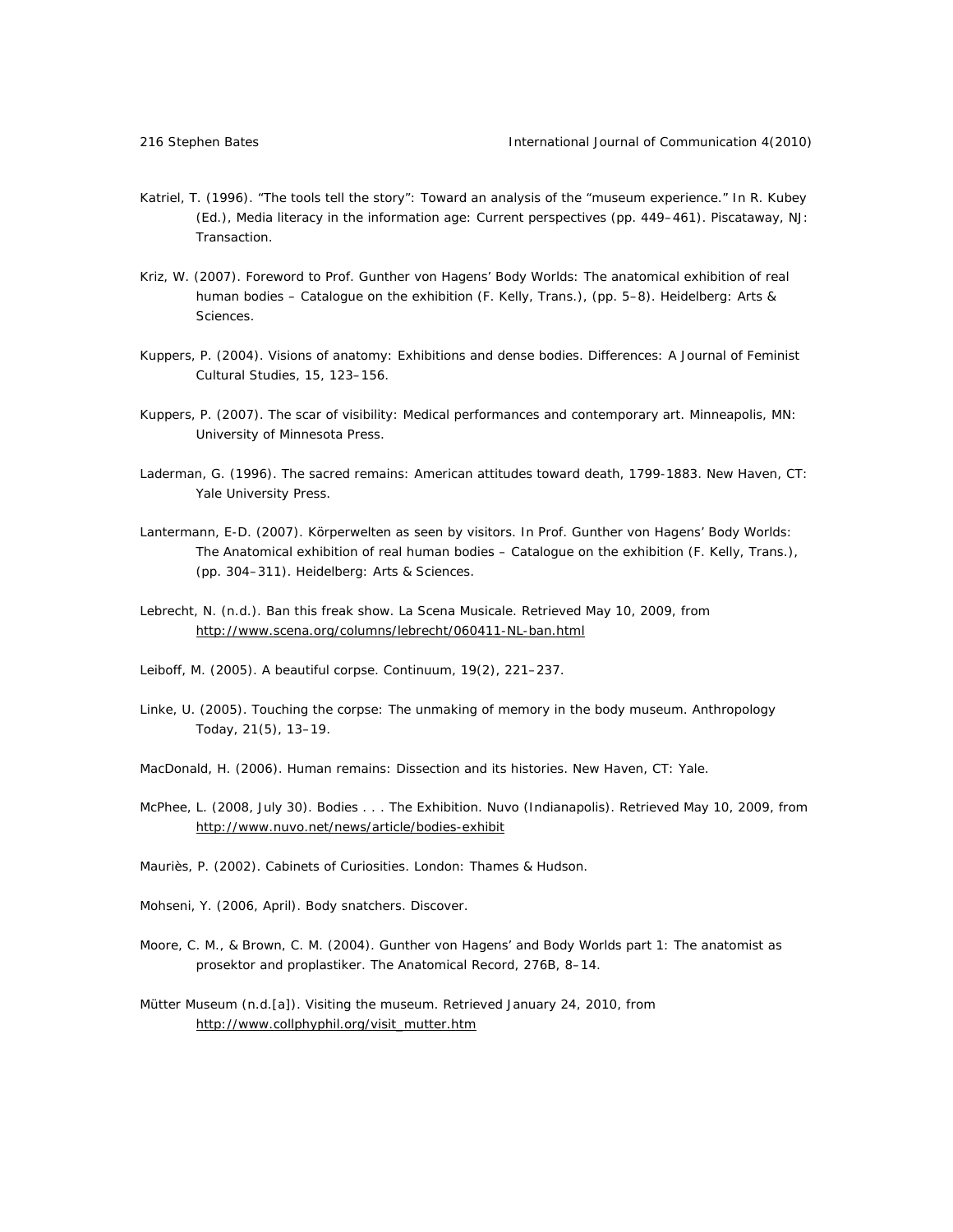- Mütter Museum (n.d.[b]). Box of bones. Retrieved May 10, 2009, from http://www.collphyphil.org/store/noveltyitems/pages/box\_of\_bones.htm
- Mütter Museum (n.d.[c]). Chang and Eng shot glass. Retrieved May 10, 2009, from http://www.collphyphil.org/store/miscellaneous/pages/shotglass.htm
- Myser, C. (2007). Taking public education seriously: BODY WORLDS, the science museum, and democratizing bioethics education. *American Journal of Bioethics 7*(4), 34–36.
- Nijhuis, M. (2006, May 29). Between the body and the world. *High Country News.*
- Oxfeld, E. (2004). "When you drink water think of its source": Morality, status, and reinvention in rural Chinese funerals. *Journal of Asian Studies, 63*(4), 961–991.
- Percival, J. (2005). Anatomy for beginners: An individual experience. *Journal of Visual Communication in Medicine, 284*, 187–190.
- Poignant, R. (2004). *Professional savages: Captive lives and Western spectacle.* New Haven: Yale University Press.
- Quigley, C. (1996). *The corpse: A history.* Jefferson, NC: McFarland.
- Rathgeb, S. (2005). The journalistic and the personal approach Which one is "more true"? In A. Whalley (Ed.), *Pushing the limits: Encounters with Body Worlds creator Gunther von Hagens* (pp. 234– 267)*.* Heidelberg: Arts & Sciences.
- Richardson, R., and B. Hurwitz (1987, July 18). Jeremy Bentham's self image: An exemplary bequest for dissection. *British Medical Journal* 295: 195-198.
- Rouse, W. L. (2005). "What we didn't understand": A history of Chinese death ritual in China and California. In S. F. Cung & P. Wegars (Eds.), *Chinese American death rituals: Respecting the ancestors* (pp. 19–45). Lanham, MD: Rowman & Littlefield.
- Rufus, A. (1999). *Magnificent corpses: Searching through Europe for St. Peter's head, St. Chiara's heart, St. Stephen's hand, and other saints' relics.* New York: Marlowe.
- Sappol, M. (2002). *A traffic of dead bodies: Anatomy and embodied social identity in nineteenth-century America.* Princeton, NJ: Princeton University Press.
- Schwartz, V. R. (1998). *Spectacular realities: Early mass culture in* fin-de-siècle *Paris.* Berkeley: University of California.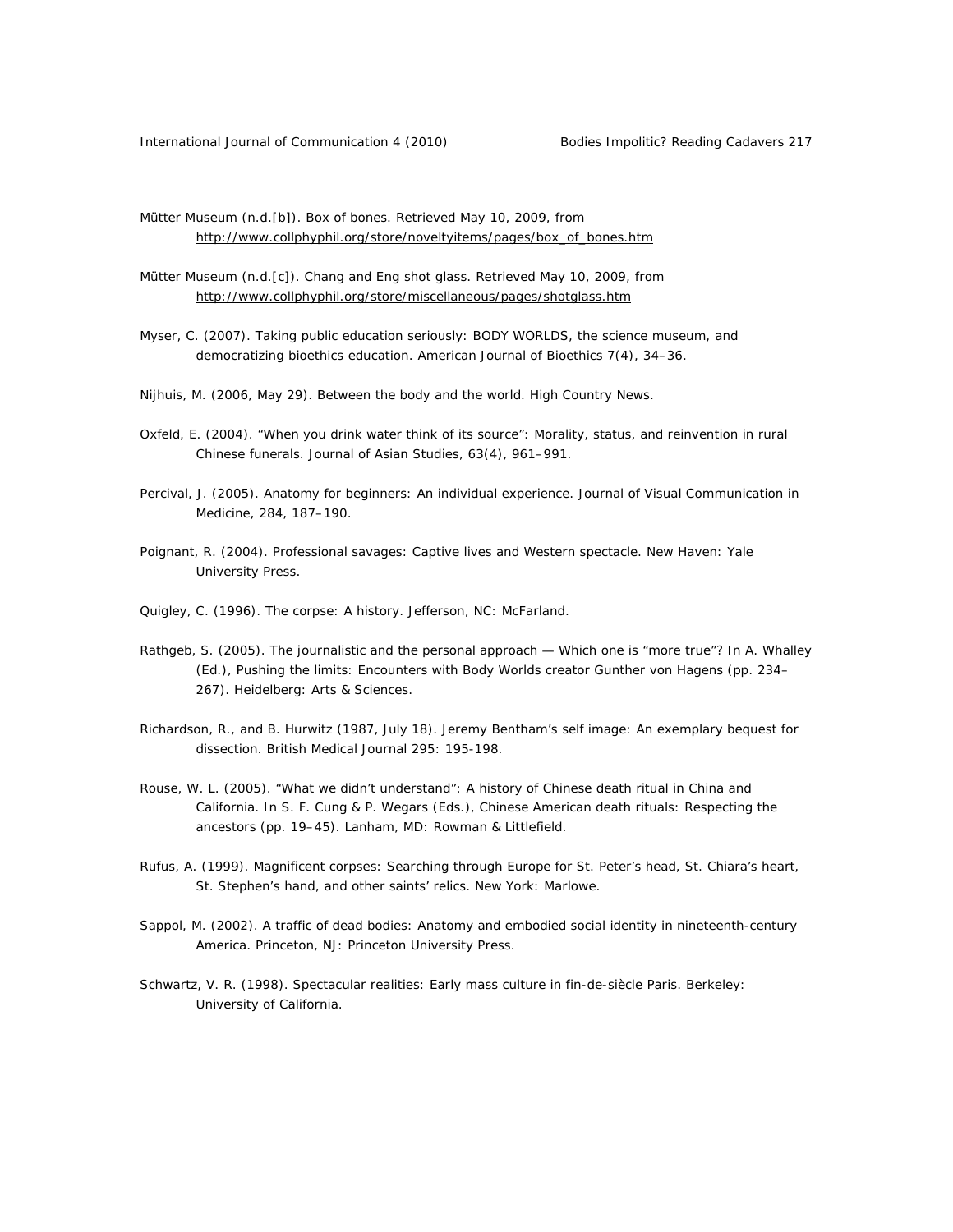- Sellers, C. C. (1976). *Patience Wright: American artist and spy in George III's London*. Middletown, CT: Wesleyan University Press.
- Shultz, S. M. (1992). *Body snatching: The robbing of graves for the education of physicians.* Jefferson, NC: McFarland.
- Society for American Archaeology. (1986; reaffirmed, 1999). Statement concerning the treatment of human remains. Retrieved May 10, 2009, from http://rla.unc.edu/saa/repat/SAApolicy.html
- Spooner, C. (2007). *Contemporary gothic.* London: Reaktion Books.
- TNS Emnid. (2005). Survey in the United States on anatomical exhibitions: A study on behalf of the Institute for Plastination. Retrieved May 10, 2009, from http://www.koerperwelten.com/Downloads/EmnidSep05\_USA\_E.pdf.
- Tumarkin, N. (1983). *Lenin lives! The Lenin cult in Soviet Russia.* Cambridge, MA: Harvard University Press.
- Ulaby, N. (2006, October 15). Cadaver exhibits are part science, part sideshow. *National Public Radio*. Retrieved May 10, 2009, from http://www.npr.org/templates/story/story.php?storyId=5553329
- Van Dijck, J. (2001). Bodyworlds: The art of plastinated cadavers. *Configurations, 9*, 99–126.
- Vom Lehn, D. (2006). The body as interactive display: Examining bodies in a public exhibition. *Sociology of Health and Illness, 28***,** 223–251.
- von Hagens, G. (1986, March 16). Method for preserving large sections of biological tissues with polymers. U.S. Patent 4,320,157.
- von Hagens, G. (2007). Anatomy and plastination. In *Gunther von Hagens' Body Worlds: The anatomical exhibition of real human bodies—Catalog on the exhibition* (F. Kelly, Trans.), (pp. 9-36). Heidelberg: Arts & Sciences.
- Walter, T. (2004a). Body Worlds: Clinical detachment and anatomical awe. *Sociology of Health and Illness, 26*, 464–488.
- Walter, T. (2004b). Plastination for display: A new way to dispose of the dead. *Journal of the Royal Anthropological Institute* 10: 603-604.
- Wetz, F. J. (2007). The dignity of the individual. In *Gunther von Hagens' Body Worlds: The anatomical exhibition of real human bodies—Catalog on the exhibition* (F. Kelly, Trans.), (pp. 241–259)*.*  Heidelberg: Arts & Sciences.